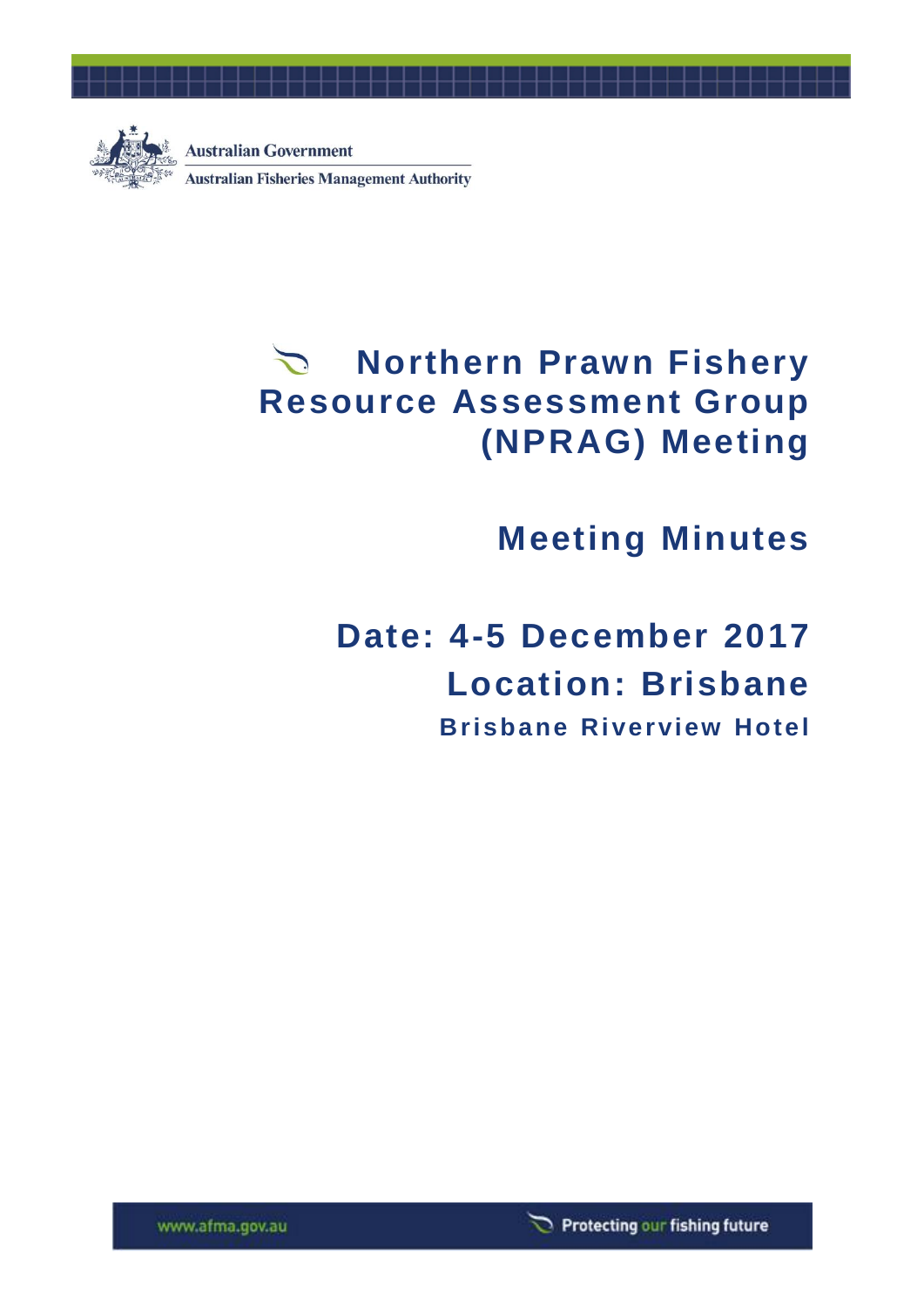| Allendance                     |                                   |
|--------------------------------|-----------------------------------|
| <b>Monday 4 December 2017</b>  |                                   |
| <b>Name</b>                    | Membership (type i.e. chair etc.) |
| lan Knuckey                    | Chair                             |
| <b>Phil Robson</b>             | <b>Industry Member</b>            |
| lan Boot                       | <b>Industry Member</b>            |
| Tom Kompas                     | Economic Member - ANU             |
| <b>Rik Buckworth</b>           | <b>Scientific Member</b>          |
| David Brewer                   | <b>Scientific Member</b>          |
| Ian Butler                     | A/g AFMA Member                   |
| <b>Stephen Eves</b>            | <b>Executive Officer - AFMA</b>   |
| Annie Jarrett                  | Observer - NPFI                   |
| Adrianne Laird                 | Observer - NPFI                   |
| Eva Plaganyi-Lloyd             | Observer - CSIRO                  |
| <b>Trevor Hutton</b>           | Observer - CSIRO                  |
| <b>Roy Deng</b>                | Observer - CSIRO                  |
| Robert Curtotti                | <b>Observer - ABARES</b>          |
| <b>Tuesday 5 December 2017</b> |                                   |
| lan Knuckey                    | Chair                             |
| Phil Robson                    | <b>Industry Member</b>            |
| lan Boot                       | <b>Industry Member</b>            |
| <b>Rik Buckworth</b>           | <b>Scientific Member</b>          |
| David Brewer                   | <b>Scientific Member</b>          |
| Ian Butler                     | A/g AFMA Member                   |
| <b>Stephen Eves</b>            | <b>Executive Officer - AFMA</b>   |
| Annie Jarrett                  | Observer - NPFI                   |
| Adrianne Laird                 | Observer - NPFI                   |
| Eva Plaganyi-Lloyd             | Observer - CSIRO                  |
| <b>Trevor Hutton</b>           | Observer - CSIRO                  |
| Roy Deng                       | Observer - CSIRO                  |
| Robert Curtotti                | <b>Observer - ABARES</b>          |
| Rob Kenyon                     | Observer - CSIRO                  |

## **Attendance**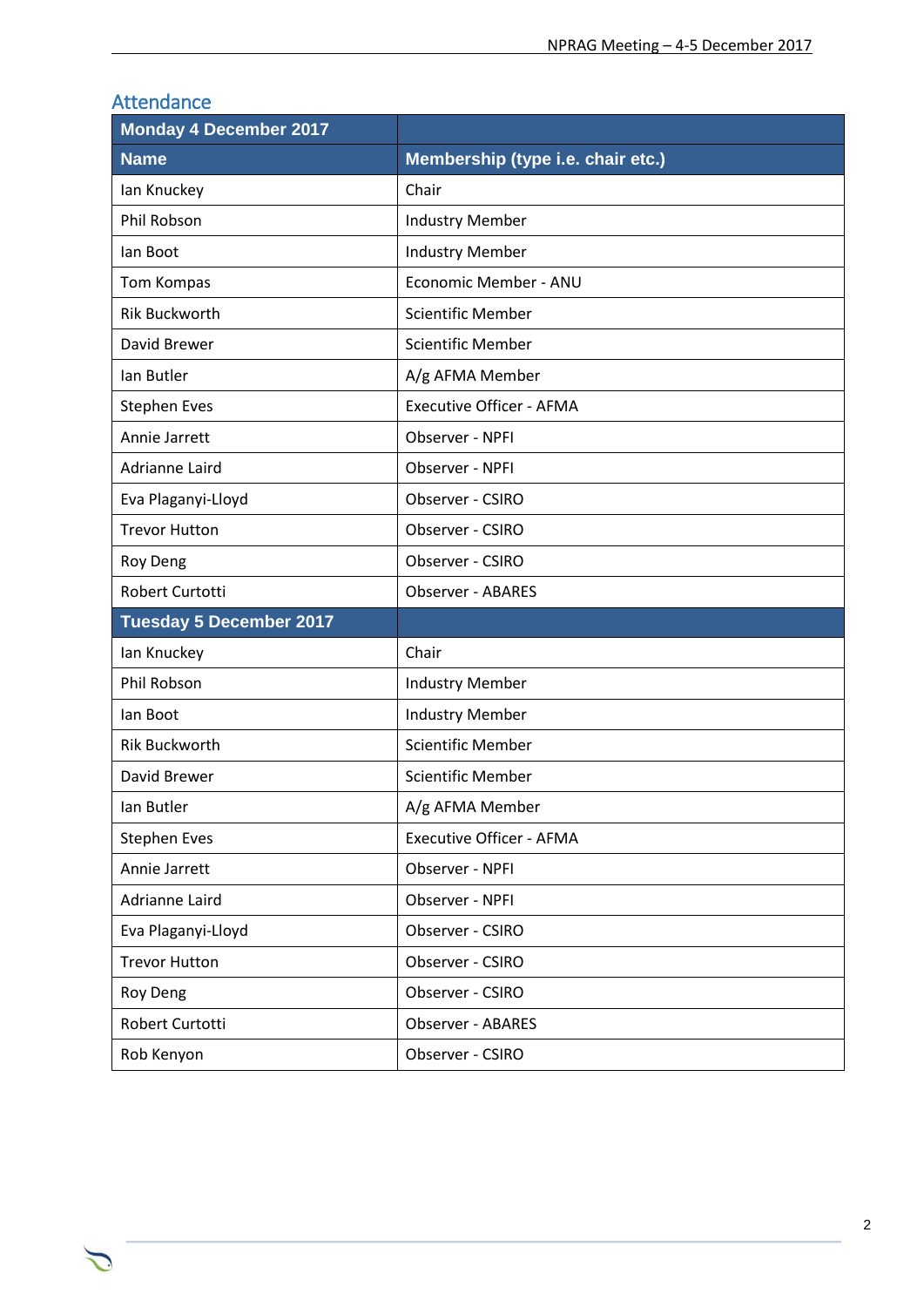## **Minutes**

## **Agenda Item 1 - Preliminaries**

## **1.1 Welcome and apologies**

The Northern Prawn Fishery Resource Assessment Group (NPRAG) Chair, Ian Knuckey, opened the meeting at 10.00 am (EST) at the Riverview Hotel in Brisbane on 4 December 2017. The Chair noted an apology from the Scientific Member Malcolm Haddon and welcomed Ian Butler who is the acting AFMA member.

## **1.2 Adoption of Agenda**

The agenda was adopted as presented (**Attachment 1**).

## **1.3 Declaration of interests**

The RAG followed the conflict of interest declarations as outlined in the revised Fisheries Administration Paper 12 (FAP12).

The Chair called for declarations of interest to be made by the group in relation to any pecuniary or other interests relevant to discussions outlined on the agenda (see **Attachment 2**). The Chair declared his interests and advised that he no longer has a potential conflict of interest regarding AFMA's Independent Scientific Monitoring Program as his company was not the successful tenderer for the program.

The Chair asked each person/group to leave the room while their continued involvement in the meeting was discussed. It was noted that CSIRO has a potential conflict regarding future research interests in the fishery and would have to leave the room if any recommendations were to be made. It was also noted that NPFI has potential conflicts regarding broodstock collection and MSC requirements. As NPFI now manage broodstock collection it was advised they may be asked to step out of the room during broodstock discussions if a conflict was identified. The Chair advised that a potential conflict exists with the ongoing MSC assessment and how some of the RAG decisions may influence that, particularly in regards to the fisheries research priorities. No other apparent conflicts of interest were identified that would prevent individuals participating in discussion but if a particular conflict arose for any agenda item, the relevant party would be asked to leave the meeting at the appropriate time.

## **1.4 Minutes from previous meeting**

It was noted that the minutes from the May 2017 meeting were approved out-of-session and had been published on the AFMA website.

## **Agenda Item 2 – Action Items**

The Chair addressed the action items listed in **Attachment 3** and updated the NPRAG on their progress.

## *Actions:*

*- Rik Buckworth/CSIRO to identify the top 50 papers that are fundamental to the RAG's work and upload to GovDex.*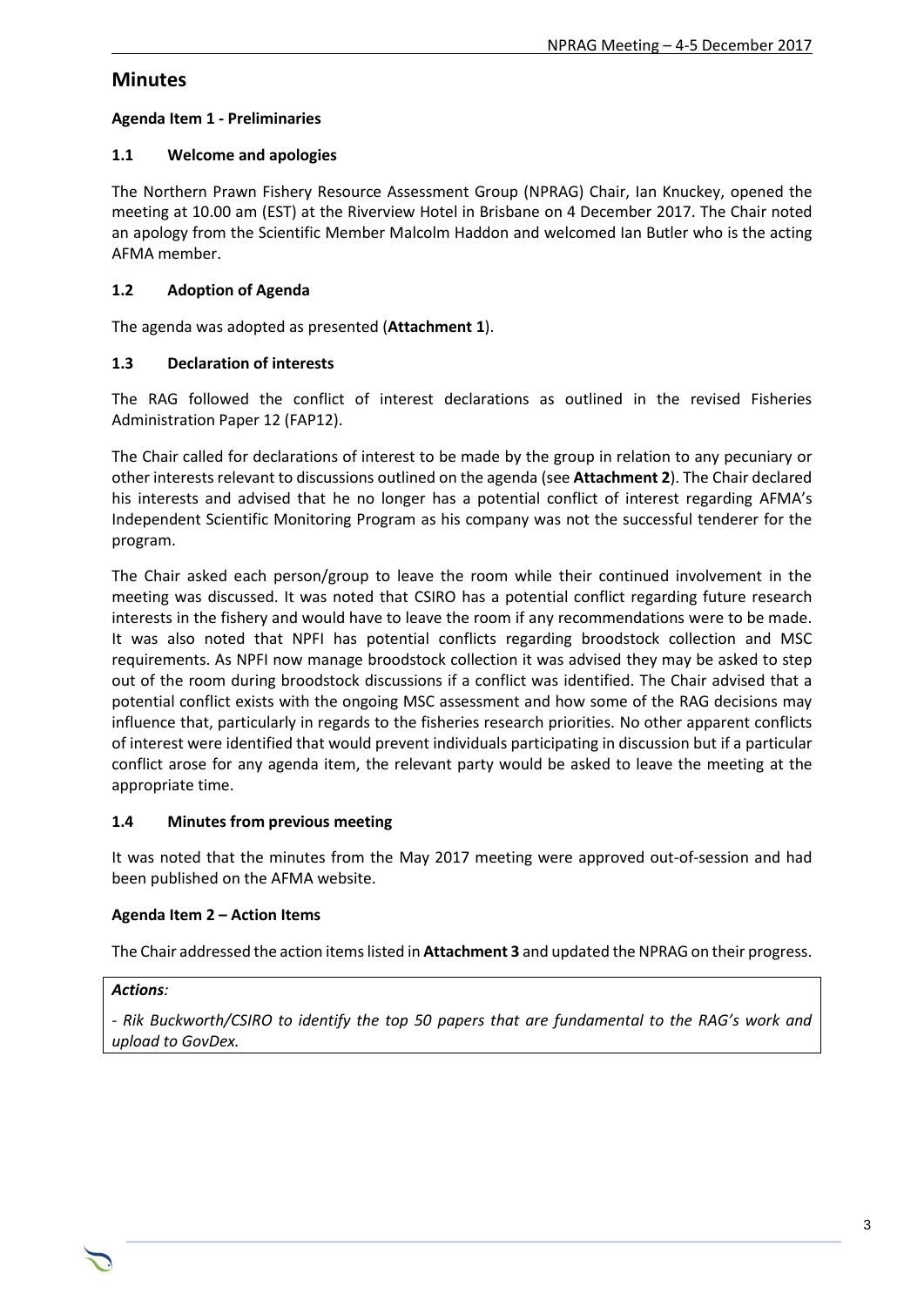#### **Agenda Item 3 – Update Reports**

#### **3.1 Industry Update**

The RAG noted an update from Adrianne Laird on the progress of industry's bycatch reduction trials. In March 2017, the Kon's Covered Fisheye (KCF) was brought into the fishery as an approved Bycatch Reduction Device (BRD) for use in the tiger prawn season. A number of boats, including two WA Seafoods' boats, have been trialling modifications of the device to try and improve its performance further, with preliminary results looking positive. The Chair asked if NPFI could provide a brief overview of their plans to meet their bycatch reduction target within the next year. NPFI advised they will review all of the BRDs in 2018 with the intention to deregister the ones that don't meet the target. A scientific member, David Brewer, asked if there would be an exception for those BRDs that haven't been trialled by industry as a number of the devices have been scientifically tested and found to be ineffective at certain positions in the net but that doesn't mean they aren't effective devices in other positions. He suggested that if the devices are deregistered, then the industry will have limited choice. NPFI advised that any devices that don't meet the industry's bycatch reduction target will need to be removed but any devices not legislated could still be trialled using a scientific permit.

NPFI asked if the results from the Papua New Guinea bycatch trials were available that trialled the square mesh panel BRD at different distances from the cod end. David Brewer advised that the final paper has been completed but hasn't been publicly released yet. He agreed to provide the RAG with a summary of the key points from the study upon NPFI's request. The Chair acknowledged the significant progress industry has made toward bycatch reduction in the fishery and congratulated them on their success so far.

#### *Actions:*

*- Dave Brewer to provide a summary of the key points from the PNG bycatch reduction trials to the NPRAG out-of-session.* 

Adrianne Laird provided an update on industry's progress toward mitigating sawfish interactions and improving sawfish identification in logbook reporting. In 2016, a project to reduce sawfish interactions using electric devices was submitted to the FRDC for funding but was unsuccessful in obtaining support. However, the FRDC have recently advised they will partially fund the project along with funding from the Australian Council of Prawn Fisheries (ACPF). Funding is also being sought from Qld and the NT. NPFI have been working with CSIRO to improve industry's identification and accuracy in the reporting of sawfish species. Adrianne Laird advised that she focussed on sawfish identification education at the pre-season briefings and CSIRO have supplied ten tough GPS cameras for crews to photograph any sawfish they catch during the season. The CSIRO supplied cameras are in addition to the photographs already taken through the Crew Member Observer (CMO) program. The camera SD cards will be sent to CSIRO at the end of the tiger prawn season to confirm species identification. The Chair asked if the 2017 logbook data would be analysed to determine if there had been any improvement in sawfish identification through the implementation of these measures. NPFI advised that the data will be analysed once all the data has been reconciled but preliminary results already indicate an improvement in species identification.

The RAG noted an update from Annie Jarrett on the MSC re-certification process. Annie Jarrett advised the fourth surveillance audit and re-certification process began in January 2017. On Tuesday 5 December 2017, the final draft report will be posted on the MSC website for a consultation period of 15 working days and, provided there are no objections, the fishery should be re-certified in early 2018. NPFI thanked Ian Knuckey and Trevor Hutton for the significant amount of work and effort they contributed during the re-certification process.

The RAG noted an update from Annie Jarrett on White Spot Disease. Annie Jarrett advised there have been no new outbreaks of the disease reported from any of the sampling sites on the east coast in the last six months. The Commonwealth Government is asking all state agencies to organise sampling across the country for the next two years as part of the proof of freedom that is required to re-obtain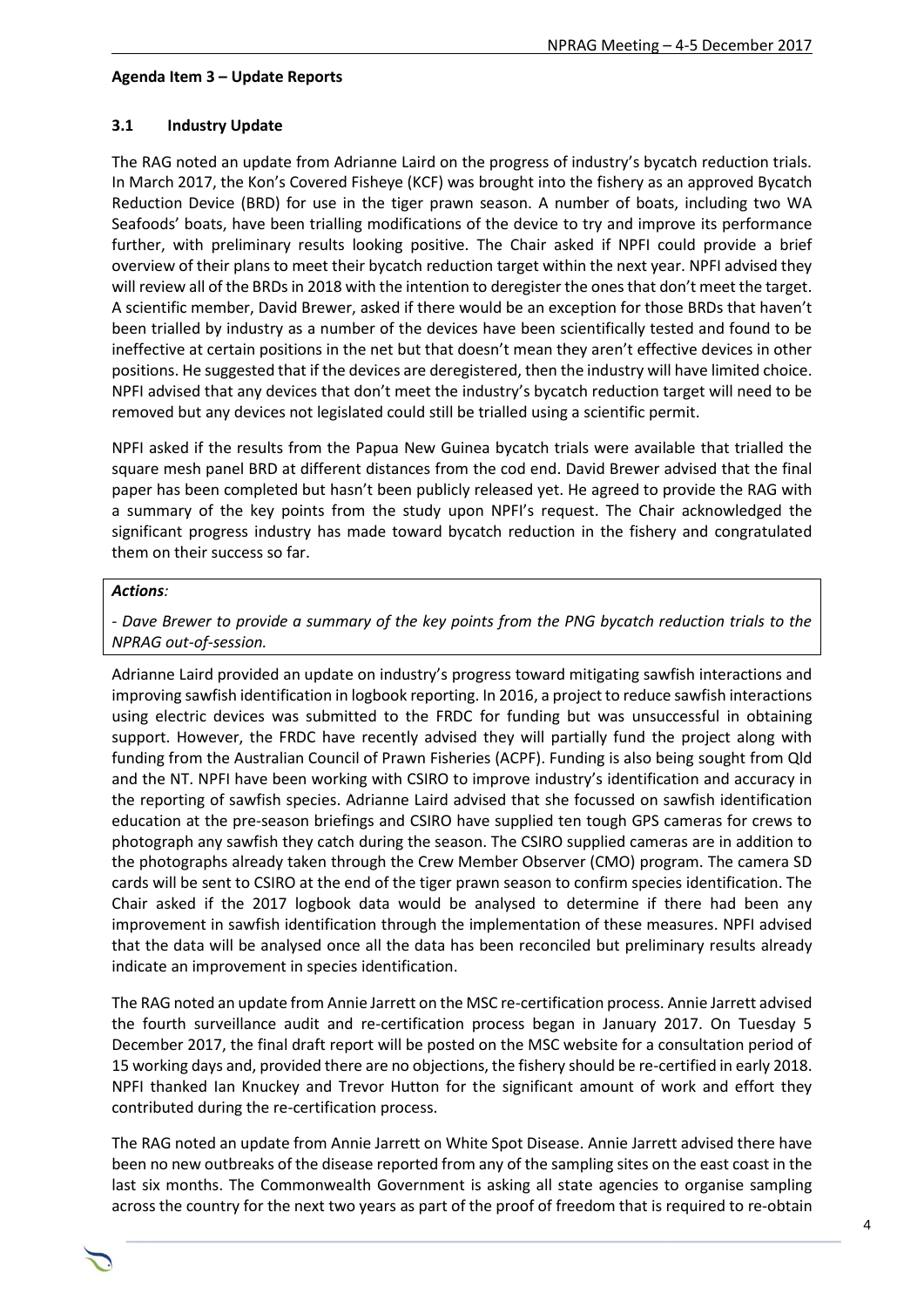Australia's white spot free status. The AFMA member thanked Austral and Austfish for providing prawn samples from the NPF to be tested. In addition, Annie Jarrett advised the final paper from the Senate inquiry into White Spot has been released and all the recommendations relate to actions the Department of Agriculture and Water Resources have now put in place.

The RAG noted that Tilapia have been found in the Walsh River in Qld. Annie Jarrett advised that Biosecurity Qld have officers conducting DNA testing and some electro-fishing to determine the extent of the problem. The species is very invasive and outcompete nearly all native species for resources including prawns. There was a small incursion in 2008 that Biosecurity Qld were able to control, but the extent of the problem this time appears much larger and is of considerable concern for the NPF.

Industry members provided an update on the 2017 tiger prawn season. The RAG noted that average net fuel price started around 65 cents per litre and increased by 9 to 10 cents toward the end of the season. It was a good season for red-legged banana prawns in the Joseph Bonaparte Gulf (JBG) but a fairly poor tiger prawn season everywhere else. The size of the prawns overall was quite small. The weather was extremely rough with quite a few boats experiencing gear problems. Prices were up by about two dollars a kilo with a five kilogram box of 10/20 bananas selling for \$17.50 a kilo.

## **3.2 AFMA Update**

NPRAG noted an update provided by AFMA management including:

- NPRAG membership will be extended to March 2018 during which time the selection process will be finalised, including the replacement of the industry member position previously held by Mike O'Brien;
- The NPF wildlife trade operation (WTO) approval is due for renewal in January 2019 and there may be increased focus on sawfish interactions;
- compliance officers conducted in-port inspections during the tiger prawn pre-season and found nine vessels to be non-compliant with the new turtle excluder device (TED) requirements. The skippers were educated on the spot and the devices fixed with no further action taken. An industry member raised concern with how compliance officers measure the TEDs and the lack of consistency with the current method. Adrianne Laird advised she has been working with AFMA to update the current method and is in communication with NSW Fisheries who have regulations regarding the measurement of TEDs that the NPF could model off. The Chair advised that it is important that we finalise the new regulations before the start of the 2018 banana prawn season which means they will need to be ready before the February 2018 NORMAC meeting.

#### *Actions:*

*- NPFI/AFMA to finalise the new compliance method for measuring TEDs before the February 2018 NORMAC meeting and ensure the testing protocols are recorded for transparency.* 

#### **Agenda Item 4 – JBG Red-legged Banana Prawn Harvest Strategy**

The RAG noted the background for the need to revise the JBG red-legged banana prawn harvest strategy. In 2015 and 2016 there was less than 100 days effort in the red-legged banana prawn fishery and, consequently, there was not enough data to reliably run the red-legged banana prawn stock assessment. In 2016, the NPRAG discussed some plausible reasons for the low fishing effort and recommended that CSIRO analyse historical data to identify any potential causes. At the May 2017 NPRAG meeting, CSIRO presented the results from the historical data analysis which indicated some environmental variables may help to explain the low effort in the fishery in recent years. Using the findings, CSIRO developed a qualitative model that could be used to explain why in some years there is low effort in the fishery. The NPRAG supported the model and recommended that the red-legged banana prawn harvest control rules should be reviewed to account for years with less than 100 days fishing effort.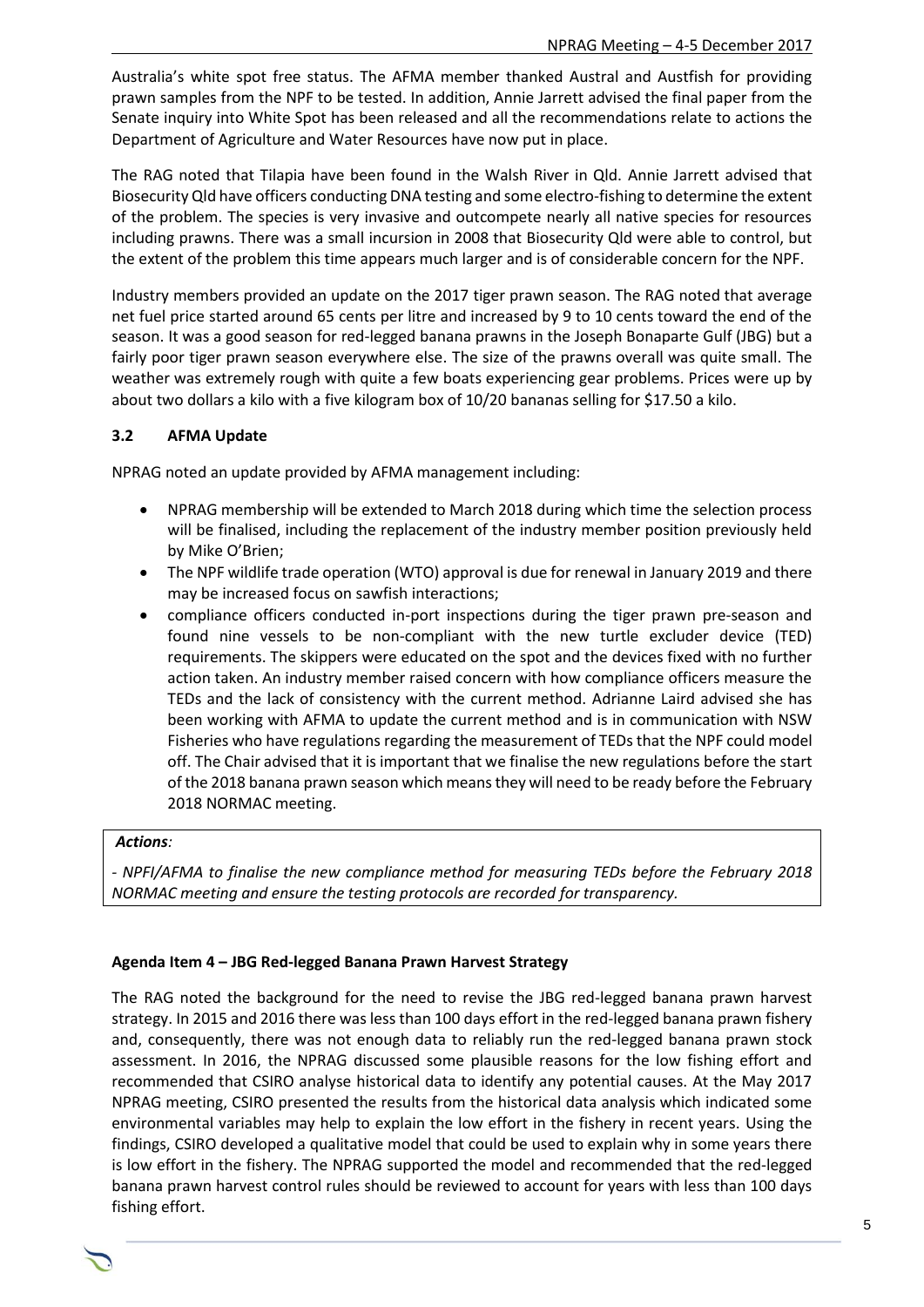Eva Plaganyi-Lloyd advised that CSIRO had investigated a question that was raised in the May 2017 meeting regarding how reliable the 100 boat day limit was. They applied a coefficient of variation (CV) to daily catch data over the last few years to show how variable or how reliable the CPUE estimates are. The results were presented in a graph that suggests the 100 boat days is a reliable limit and with any fewer days the assessment model becomes increasingly unreliable.

In previous RAG meetings, industry have advised that the reason for low fishing effort in the JBG can be attributed to increased effort in other areas, that is, when it is an exceptionally good tiger prawn season the majority of the effort will be targeted toward catching tiger prawns in the Gulf of Carpentaria (GoC) instead of targeting red-legged banana prawns in the JBG. Trevor Hutton advised CSIRO has explored the possibility of adding an economic component to the JBG red-legged banana prawn model to account for the displacement of effort during exceptionally good tiger prawn years. In Sean Pascoe's absence, Trevor Hutton presented the results from the economic component of the proposed red-legged banana prawn model. Monthly data was analysed to determine the effort shared between the JBG and the GoC and how the economic drivers contributed to the effort in each area. The results indicate, as predicted, that when the revenue per unit of effort (RPUE) in the GoC is better than the JBG people will fish in the GoC. CSIRO members thanked industry for providing price information on red-legged banana prawns to enable them to do the analysis.

The RAG noted a presentation from Eva Plaganyi-Lloyd on the proposed harvest control rules for redlegged banana prawns which incorporate CSIRO's environmental/economic qualitative model. Eva Plaganyi-Lloyd led the RAG through the proposed control rules and the decision flow chart (Attachment 4) and invited the RAG to discuss the operation of the rules. Annie Jarrett questioned what happens after the fishery has been closed for a full year as there isn't a rule to reopen the fishery. The AFMA EO advised that after the fishery has been closed for a full year the default is to reopen the fishery the following year. Eva Plaganyi-Lloyd suggested that the reopening rules may need to be revised and provided an example of where the fishery is caught in a loop with no data for more than two years, the proposed rules would continue to only close the first season year after year without any further consideration which may not be precautionary enough. The Chair advised that in the Tropical Rock Lobster Fishery, it is proposed that a survey is done if the fishery is closed for two years. Eva Plaganyi-Lloyd pointed out that one problem with conducting a survey after a low (effort) data year is that there is no revenue from the fishery, which impacts on industry's ability to pay for a survey. Annie Jarrett added that one ad-hoc survey isn't going to be all that informative either. Conversely, CSIRO supported the use of surveys and advised that they are a valuable tool, even periodic ones to look at recruitment. The AFMA member agreed that it would certainly help with the resetting process, as it would help determine the stock status and inform whether the right management decision had been made.

The Chair reminded the RAG that the harvest control rules are being reviewed because there were two years with little fishing and therefore limited data and questioned what would happen if the fishery keeps going through bad data years. The appropriateness of various closure options were discussed with respect to a precautionary approach, but still maintaining sufficient levels of data. Eva Plaganyi-Lloyd suggested that closing the first season is quite a sensible precautionary measure if any action is to be taken as it gives the prawns a chance to grow and recover and data is still collected in the second season. Industry agreed that closing the first season was a sensible approach.

The RAG discussed the economic decision rule which classifies a 'bumper' tiger season as a season where the RPUE in the GoC compared to the RPUE in the JBG is greater than one. The economic member, Tom Kompas, suggested it was a fairly weak condition pointing out that the rule is a ratio of two revenues per unit of effort and as long as it's greater than one, even if just slightly greater than one, it is considered a 'bumper' tiger prawn season. Eva Plaganyi-Lloyd informed the RAG that the environmental conditions are stronger than the economic condition and suggested the economic condition is more like an escape clause. If there is a year with poor environmental conditions and the environmental conditions are again predicted to be poor the following year, then the first season is closed. But if there is a year with poor environmental conditions and the environmental conditions are predicted to be good the following year, then the RPUE helps explain the reason for the low effort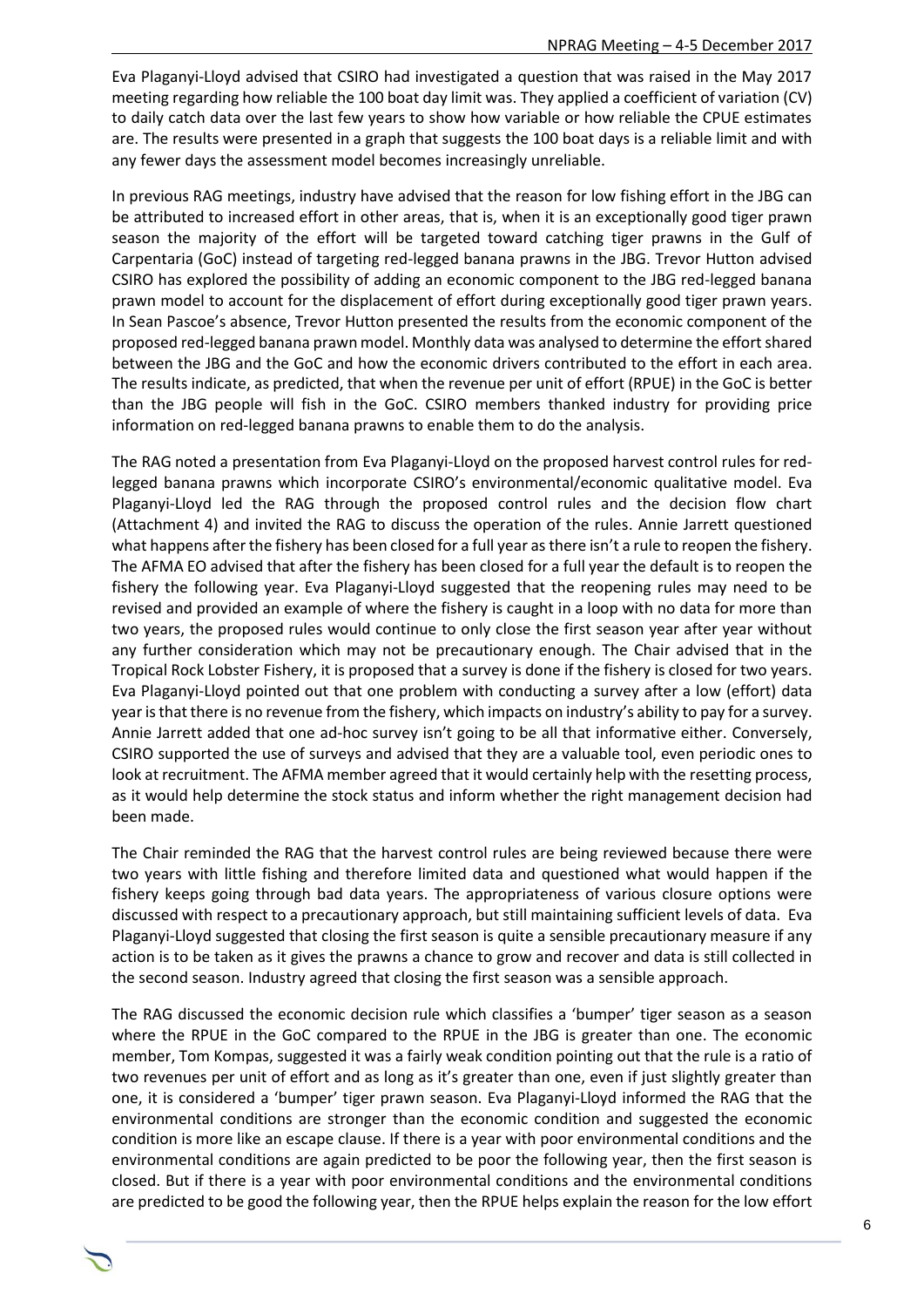in the fishery and the fishery is kept open for both seasons the following year. The RAG agreed that the environmental condition should override the economic condition. Tom Kompas advised that as the environmental condition overrides the economic condition then price has a negligible effect in the model and only effort matters. The Chair asked if price should be removed from the RPUE ratio so that only effort is captured. Trevor Hutton confirmed that the RPUE ratio is mainly driven by effort but suggested that adding price into the ratio adds further confirmation that low effort in the JBG can be explained by exceptionally good financial returns fishing for tiger prawns in the GoC. NPFI added that although price doesn't dominate the RPUE ratio, there is a possibility that at some point red-legged banana prawns may double in price compared to all other banana prawns, and then price will start to dominate. The RAG agreed to leave price data in the RPUE model.

The RAG discussed the proposed red-legged banana prawn harvest control rules that lead to a full year closure (both seasons). Industry disagreed with closing the fishery for both seasons suggesting that closing the first season is precautionary enough and it would enable data to be collected in the second season to assess the fishery's status. Eva Plaganyi-Lloyd advised that the full year closure is not a new proposal as the current decision rules already close the fishery for the full year if the limit reference point (LRP) is exceeded. The Chair advised that there has to come a point where fishing is stopped if the stocks appear to be in trouble. Under the fisheries policies and regulations there can't be targeted fishing if the stock abundance is below the LRP. Industry member, Phil Robson, raised concern that under the worst possible climate scenarios predicted for the coming years the fishery could be closed with no prospect of getting in the fishery to check its status. Phil Robson asked if there was an option to open the fishery for a limited time, for example in August, to check the stock abundance or is there an option to implement an in-season trigger? The Chair advised that the trouble with an in-season trigger is a certain level of effort is needed to make the trigger reliable. All of the other NPF triggers are based on 90 per cent of the fleet reporting their catch rate data. A trigger wouldn't be reliable if only a couple of boats fish in the JBG in any particular year and, hence, only limited catch rate data is available. The option to keep the fishery closed but open it for a window of fishing in August would only be a viable option if industry committed to sending a certain number of boats to fish in the JBG for a certain period of time early in August every year. Industry advised they wouldn't be able to make that commitment.

The AFMA member, Ian Butler, questioned what would happen if the fishery was opened after a full year closure and then the LRP was triggered, as that would potentially be a very concerning situation. Industry agreed that the situation would raise concern and advised that a more precautionary approach could be to only open the fishery in the second season following a full year closure. The Chair agreed that a more precautionary approach would be to ease off fishing pressure for a longer period but reiterated that the fishery would still be in a potentially serious situation if the LRP was exceeded in the second season after a full year closure. Eva Plaganyi-Lloyd suggested that if the LRP is triggered after a full year closure a compromised rule could be to only open the second season the following year. She suggested that would be a slightly more precautionary approach than the current rules.

The Chair summarised the discussion advising that the RAG agreed to keep the RPUE ratio between the GoC and the JBG; the RAG are supportive of the SOI and rainfall model that defines a favourable or unfavourable environmental year; and, the RAG need to further consider the reopening rules for the fishery and what happens in multiple low data years. CSIRO added that in order to calculate the RPUE they will need to obtain red-legged banana prawn price data every year. The RAG agreed to review and revise the decision rule flow chart out-of-session in order to have it ready for NORMAC to consider at the February 2018 meeting.

#### *Actions:*

*- AFMA/CSIRO to re-draft the red-legged banana prawn decision rule flow chart.*

*- NPRAG to review and revise the red-legged banana prawn decision rule flow chart ahead of the February 2018 NORMAC meeting.*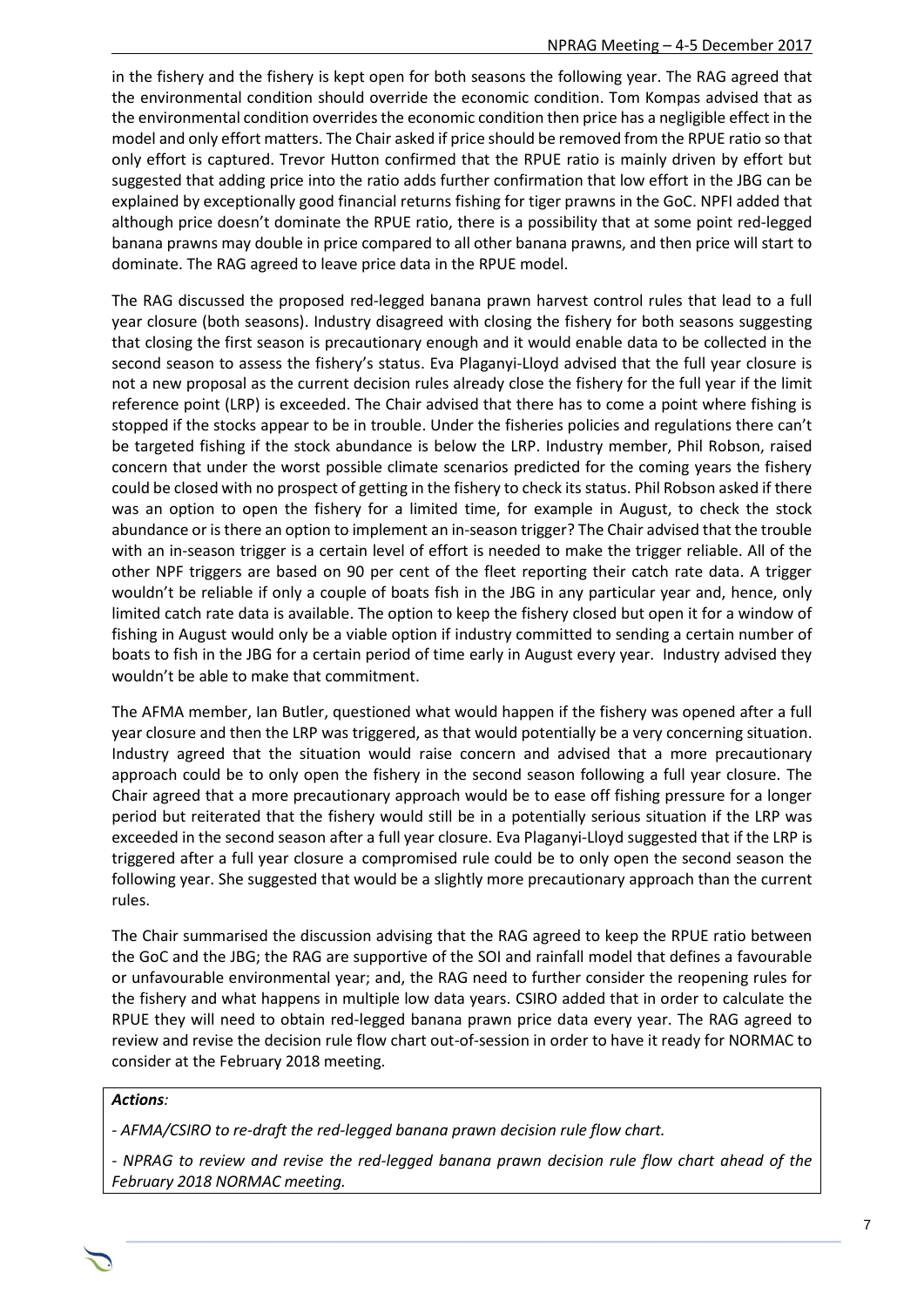#### **Agenda Item 5 – Tiger Prawn Assessment – planning for 2018 assessment**

Trevor Hutton presented on the proposed 2018 assessment. The RAG discussed the following key points:

- there was a suggestion to re-include red endeavours back into the assessment model as a sensitivity test. Re-including red endeavours in the assessment model might unravel the three species model that's working at the moment, but as a sensitivity test it can always be dropped if it doesn't work;
- another alternative is to have a separate assessment for red endeavours without including them in the current 3-species model;
- as the MSC assessment results have yet to be finalised, a decision about the above two options doesn't have to be made yet, but the RAG expressed a preference to include red endeavours as a sensitivity test;
- there was uncertainty regarding why red endeavours were removed from the assessment model in the first place but it was suggested the cause was due to limited biological information for red endeavours;
- the range of sensitivity tests currently included in the assessment model were reviewed. The RAG discussed whether to drop the NPRAG specified fishing pattern and the mid-high fishing power sensitivity tests. It was noted that the sensitivity tests were discussed roughly two years ago and the minutes from the discussion should be reviewed to determine why some of the tests were kept in the assessment previously;

The RAG noted the results from the tiger prawn fishing power time series. Trevor Hutton advised that overall the relative fishing power increased by 2 to 4 per cent in 2016 relative to 2015 attributed to an increase in the average swept area performance. There was also a small increase in the average headline length and engine power between 2015 and 2016.

The RAG noted an update on the revision of the species-split model. Trevor Hutton advised that data collected by the AFMA scientific observers can be used to do a preliminary check to determine if the species-split model needs to be updated. There were inconsistencies in the initial analysis comparing the AFMA scientific data to the model predicted results. He advised they are looking into it to rectify the inconsistencies and will update the RAG when complete.

Trevor Hutton provided a summary of the CSIRO team workshop held in August 2017 where improvements to the tiger prawn assessment model were discussed. Some of the key points from the workshop included:

- Andre Punt suggested a new methodology for data weighting. If the new data weighting method delivers good results it will be brought to the RAG for consideration to include it as a potential sensitivity test in the 2018 or 2020 assessment;
- The commercial fishing selectivity curve in the model hasn't been updated because there hasn't been any commercial catch-at-length data collected in the fishery since 2003. It is possible to obtain the catch-at-length data from the AFMA scientific observer data to get a more accurate assessment of fishing selectivity. Before the fishing selectivity curve is updated, the AFMA scientific observer data will need to be quality checked, and then, if the data is reliable, the analysis can be undertaken;
- There was a suggestion to dis-aggregate the current assessment model into the main spatial areas. To improve the model, the spatial effects should be considered because there are differences in CPUE for each of the different regions. Tom Kompas advised that currently the CPUE is averaged across the whole fishery but the model could be made more precise by disaggregating the spatial data. Eva Plaganyi-Lloyd advised that responding to a spatial model could be challenging, for example, would the fishery reduce effort in one region if it had a lower stock abundance. Also, there are trade-offs with a spatial model, such as losing some power when the data is dis-aggregated. The Chair suggested that as CPUE standardisation is currently included in the model, a spatial parameter could be added to the CPUE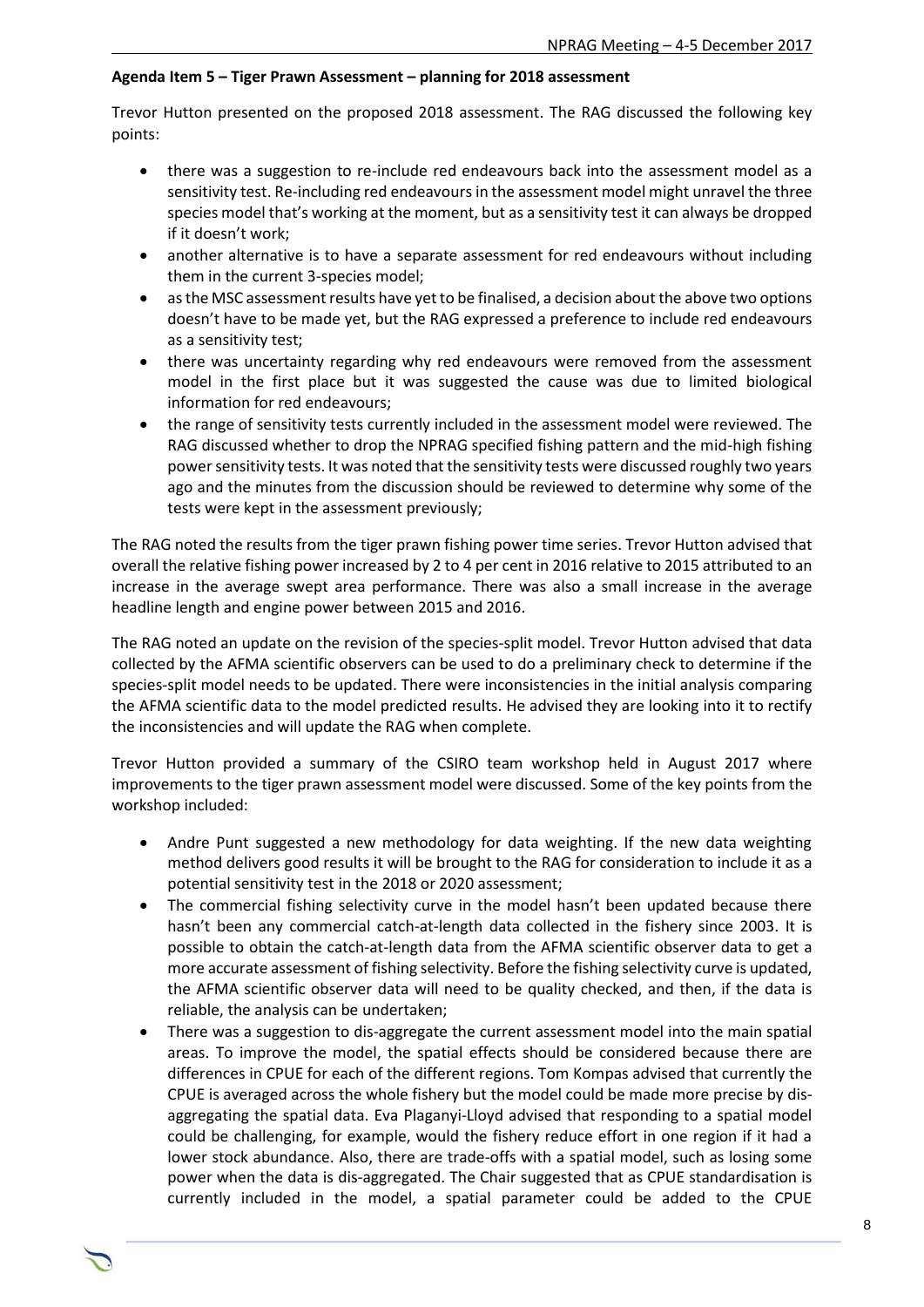standardisation which then feeds into the current model, instead of creating a whole new spatial model. Eva Plaganyi-Lloyd advised that it would be possible as long as there is enough data from each region. The Chair asked CSIRO to provide a better outline of the spatial project including what's involved, what it would deliver and how much it would cost.

The Chair questioned whether there was merit in having a year dedicated to improving the assessment model. The current approach, making ad hoc improvements to the model every year, is a slow, expensive process and may not be the most efficient approach to improving the model. There is currently a list of about six projects that could improve the model but only one or two projects are completed each year. The RAG discussed whether it would be more cost-effective to complete multiple projects all at once than to do one every couple of years and risk having a model that increasingly falls behind best practice. Trevor Hutton advised that it would be more cost effective to include all of the model improvements in the one project than the cost of completing each model improvement individually.

The Chair summarised the RAG discussion and the agreed recommendations including that red endeavour prawns will be added to the assessment model as a sensitivity test; the new data weighting methodology, proposed by Andre Punt, will be included as a sensitivity test in the 2020 assessment; the analysis of species split is being reviewed and CSIRO will deliver the results to the RAG when the analysis is complete; and, within six months CSIRO will provide a better outline of the proposed spatial project including what's involved, what it would deliver, how much would it cost.

#### *Actions:*

*- AFMA to review previous RAG minutes to determine why some of the sensitivity tests were kept in the assessment.*

*- CSIRO, within six months, to present a spatial project proposal to the RAG including outline and cost.* 

#### **Agenda Item 6 – 2016 Bug Catch Review**

In 2016, the 100 tonne catch trigger for bugs was exceeded, triggering a RAG review of the data under the Harvest Strategy. The RAG reviewed the data presented and discussed whether there was any concern with the level of fishing pressure on bug stocks. The Chair pointed out that the two years when the 100 tonne trigger was exceeded were also the two years with the highest catch rates which indicates bug catches were high because their abundance was high. The RAG considered that the data indicates that bugs aren't being targeted and are an incidental byproduct and there doesn't appear to be a downward trend in abundance. David Brewer suggested that the key ecological issue is whether bugs are being targeted and the data appears to indicate they're not, which takes a lot of pressure off the species. Unless bugs have an exact ecological overlap with prawns, which is highly unlikely, then there is no concern. David Brewer questioned whether the AFMA scientific observers collect a subsample from the catch before or after the catch is processed. Ian Butler advised AFMA will confirm the collection protocols and advise whether the whole catch is being sampled or just the retained catch.

The Chair summarised that the RAG was not concerned with the catch limit being exceeded but the current limit is worth retaining. The Chair added that it would also be good to analyse the sex specific length frequency distribution.

#### *Action:*

*- AFMA to confirm if the scientific observers collect bug data before or after processing.* 

*- AFMA to analyse the bug sex specific length frequency distribution.*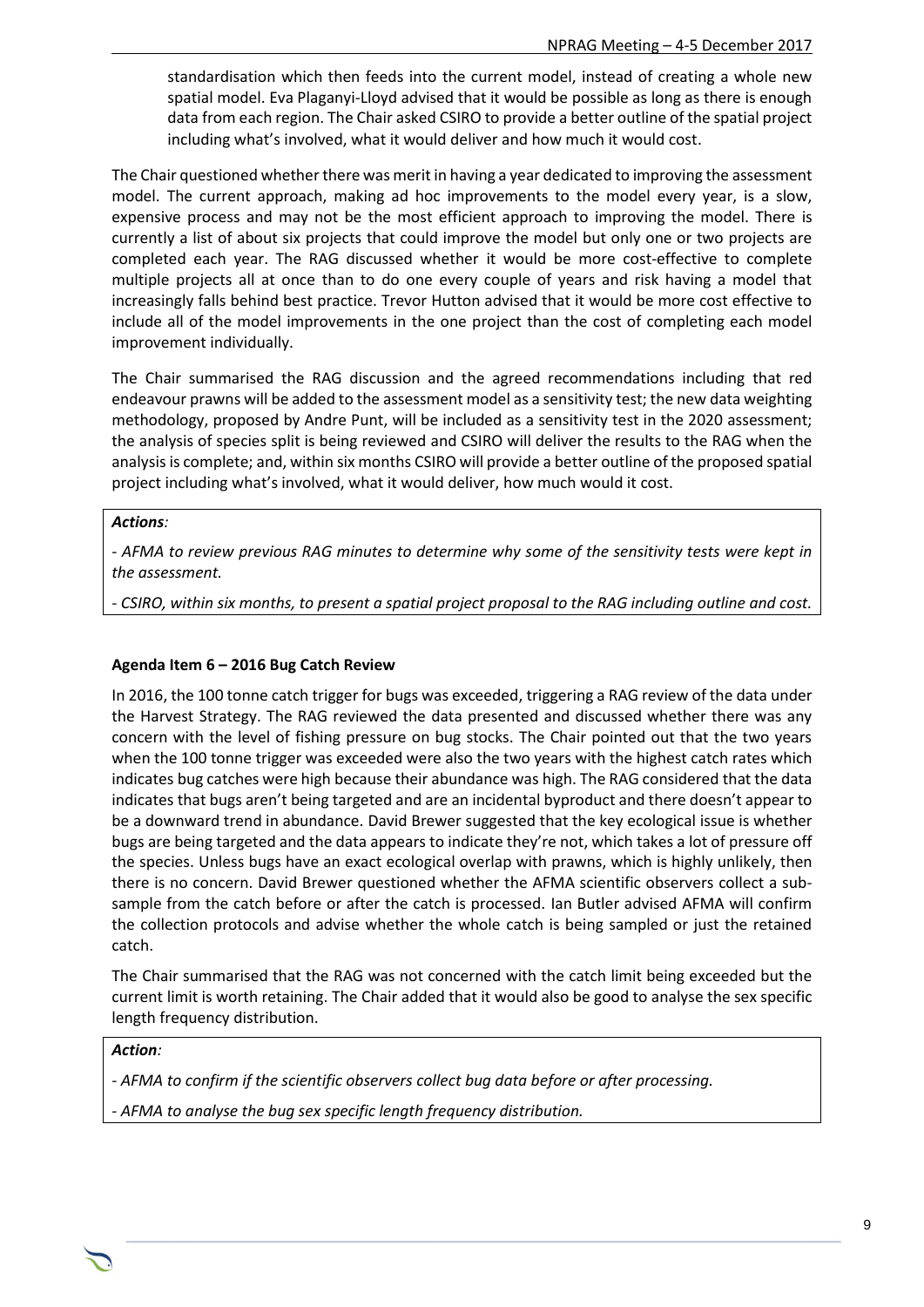#### **Agenda Item 7 – Autonomous Adjustment**

The RAG noted NPFI's report on indicators and discussed the effectiveness of the proposed indicators to monitor capacity utilisation in the NPF. NPFI advised that the harvest strategy will be the main driver for management and the purpose of the indicators is to provide something that is fairly comprehensive but basic enough that industry could use to monitor trends in the fishery. Annie Jarrett advised that the indicators are not meant to be another harvest strategy or another assessment model. The suggestion of profit versus profit at MEY as an indicator is a good suggestion but alone isn't enough. Industry need a suite of indicators it can use to monitor trends over time and make decisions based on those trends. The Chair suggested that the NPFI report contains some good graphs but further explanation around what the indicators actually mean and how they will work is needed. The ABARES observer, Robert Curtotti, advised that ABARES already produces an indicators report for the NPF that looks at trends in the fishery. It may be possible to use the report to create a smaller report for industry needs. Trevor Hutton suggested that a critical indicator relates to trade, that is, the sale and leasing of SFRs. For example, if stock productivity halved over a few years, it would be expected that SFR holders would trade headrope length to the extent that fewer boats would remain in the fishery. The Chair advised the problem is that previously this hasn't happened and industry has traded down below the 6 cm headrope length that is considered the point at which vessels become inefficient. There is currently no mechanism to reduce the number of boats in the fishery. Industry advised that previous fleet reductions were done by buying back boats and by buying back net. Reducing the size of the net was a big mistake and caused the fishery to overcapitalise. The most efficient way of reducing effort was by industry coordinating to buy back boats. Phil Robson suggested that the Commission want industry to come up with a way to submit a licence or two to AFMA if the fishery starts heading towards inefficiency. Trevor Hutton suggested that a licence shouldn't be surrendered in case industry decide they want it back again a year or two later when the fishery starts improving. The Chair advised that it may be useful to look at how mechanisms of shelving effort have operated in other fisheries. As an example, if the fishery got to a certain point where boats needed to be removed a reverse auction could be set up where SFR holders nominate how much they would accept to shelve their boat for a year and then industry pay the lowest bidder through the industry levy. Industry could organise a tender system where everyone puts in a blind tender and then however many boats are removed to meet the effort requirements. The Chair offered to do a literature review to provide information to NPFI on how mechanisms of shelving effort have operated in other fisheries.

The Chair suggested that it would be helpful for industry to explain which indicator would be the one that prompts them to start responding and at what point. Phil Robson advised that it's generally boat profit that the companies start responding to and Annie Jarrett advised that average boat profit is already an indicator included in the report. The Chair raised the question that on an average boat, what is the point at which industry would recognise that things aren't going well. Robert Curtotti added that a better indicator may be a 'rate of return' indicator which looks at the rate of return industry receive on the capital they invest. Annie Jarrett advised that the problem with a 'rate of return' indicator is that the capital across the fishery is too varied. The Chair suggested that the rate of return is a good idea as it would allow a comparison with the return received from investing in a bank. The point at which bank interest becomes higher than the return on capital in the fishery may be the point at which industry decide to start responding. Robert Curtotti added that the rate of return could be compared to all sorts of things including other industries or bank deposits.

The Chair summarised that the RAG identified the three main indicators as being profit versus profit at MEY, rate of return and boat level profit. CSIRO suggested that it would be sensible for the RAG to look at the indicators once a year to monitor the trends. Trevor Hutton asked that in light of the discussion and the suggestion of a boat level profit indicator, if profits should be put back in the assessment base case. The Chair confirmed that it would help to add profits back in the assessment model as base case.

The Chair summarised the next steps are for industry to re-draft the indicators report to include the profit versus profit at MEY indicator; add more information around what the indicators mean and how they are useful to industry; and, circulate the report to the RAG and the economic working group for comment before going to NORMAC in February 2018.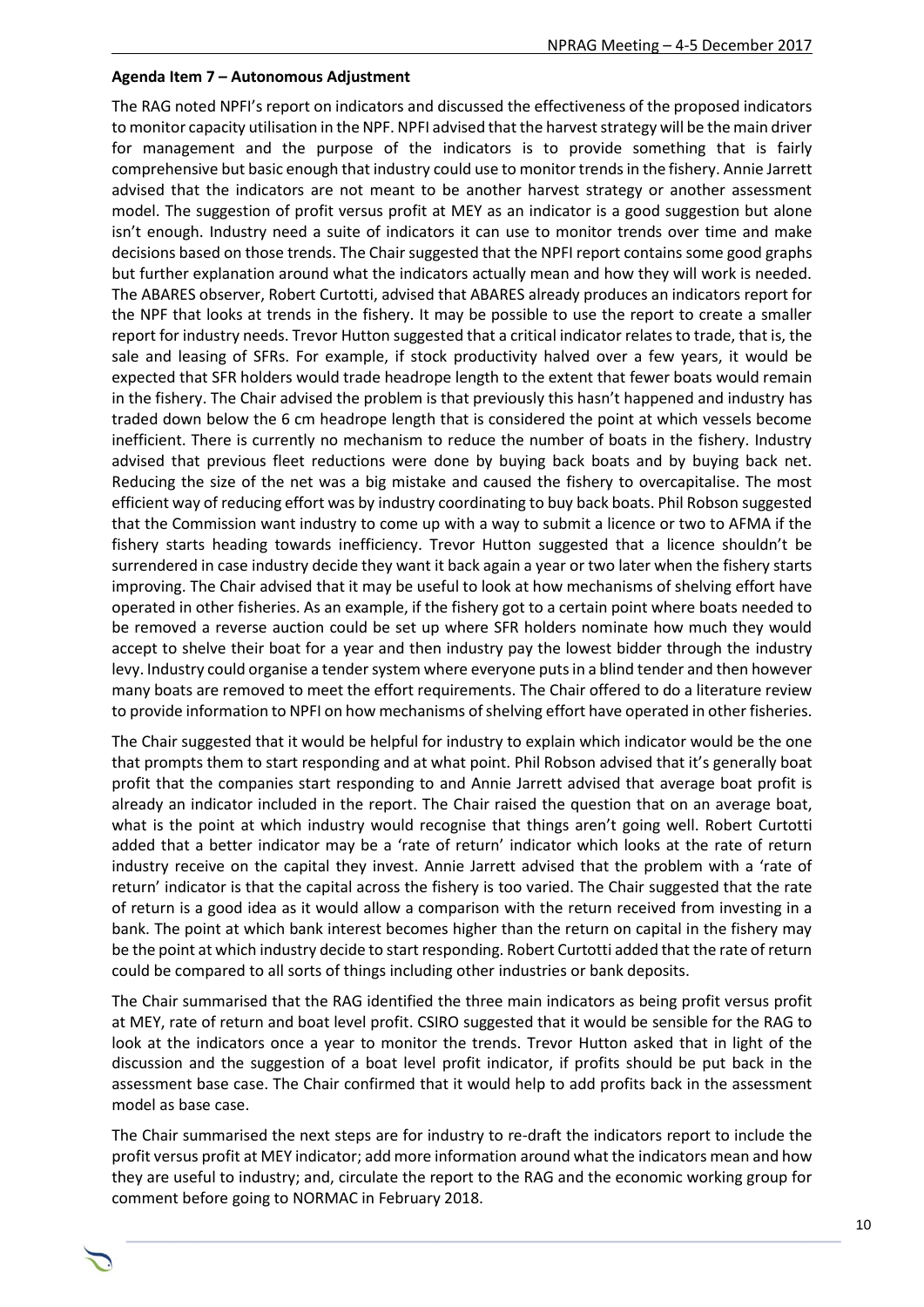#### *Action:*

*- NPRAG Chair to provide information to NPFI on how mechanisms of shelving effort have operated in other fisheries.*

*- CSIRO to add profits back into the assessment model as base case.* 

*- NPFI to re-draft the Autonomous Adjustment report and circulate to the RAG and the economic working group before February 2018.* 

#### **Agenda Item 8 – Broodstock Collection**

The RAG noted that at the 11 and 24 May 2017 meetings, broodstock (*Penaeus monodon*) collection arrangements within the NPF were discussed. At these meetings, the RAG considered that an increase in broodstock collection to a total of 9000 individuals was unlikely to lead to any short-term stock concerns but expressed concerns that the data on discards was limited and interactions with TEPS needed to be further reviewed. The RAG agreed to a one-off increase subject to more data being provided at the next RAG meeting.

The RAG noted the additional information provided on broodstock collection and discussed the data in light of the recent recommendation to increase the annual number of individuals permitted to be collected to 9000 as a one off. NPFI advised that from 2016 all sawfish have been recorded to species level and the life status of all TEPS has been recorded. A Scientific Member suggested that the next thing to check is what the proportion of sawfish caught during broodstock collection is compared to the rest of the fishery. Rik Buckworth added that it would also be good to know what proportion of the sawfish caught were reported alive. Adrianne Laird advised that the initial results from the 2017 data indicate that all sawfish except for one were released alive.

The Chair advised that the RAG requested to see more data to make an informed decision about the collection of broodstock and what an acceptable limit was. He suggested that the data provided is far more comprehensive and is getting better with time. The amount of prawns discarded that are target species for the NPF is only a few hundred kilograms, so is probably not a concern. The only concern that the RAG has identified regards the level of TEPS interactions. The RAG recommended to review the 2017 data when it becomes available to monitor the TEPS interactions and agreed to have a standing agenda item each year to review broodstock collection.

The Chair summarised the discussion advising that having reviewed the data, the RAG is comfortable with the current arrangements and that there is a standing brief for the RAG to look at these arrangements on an annual basis. The RAG also wants to monitor TEPS interactions while the collection is maintained at 9000 individuals and would like to see 2017 TEPS data when it is available.

#### *Action:*

*- NPFI/AFMA to analyse the broodstock collection data to determine the proportion of sawfish caught compared to the rest of the fishery.*

*- NPFI to provide an annual brief on broodstock collection for the RAG's review.*

*- NPFI to provide 2017 broodstock collection data on TEPS at the next RAG.* 

#### **Agenda Item 9 – Research**

The RAG noted a presentation from Rob Kenyon on the results of the Northern Waters Developments project. The project provided a summary of the legislated framework for water resource management in Western Australia, Northern Territory and Queensland. In addition, it developed a conceptual model of a suite of environmental drivers that effect all life history stages of banana prawns; enhancing our ability to understand the likely impacts on the banana prawn population of change to natural flows due to water resource development.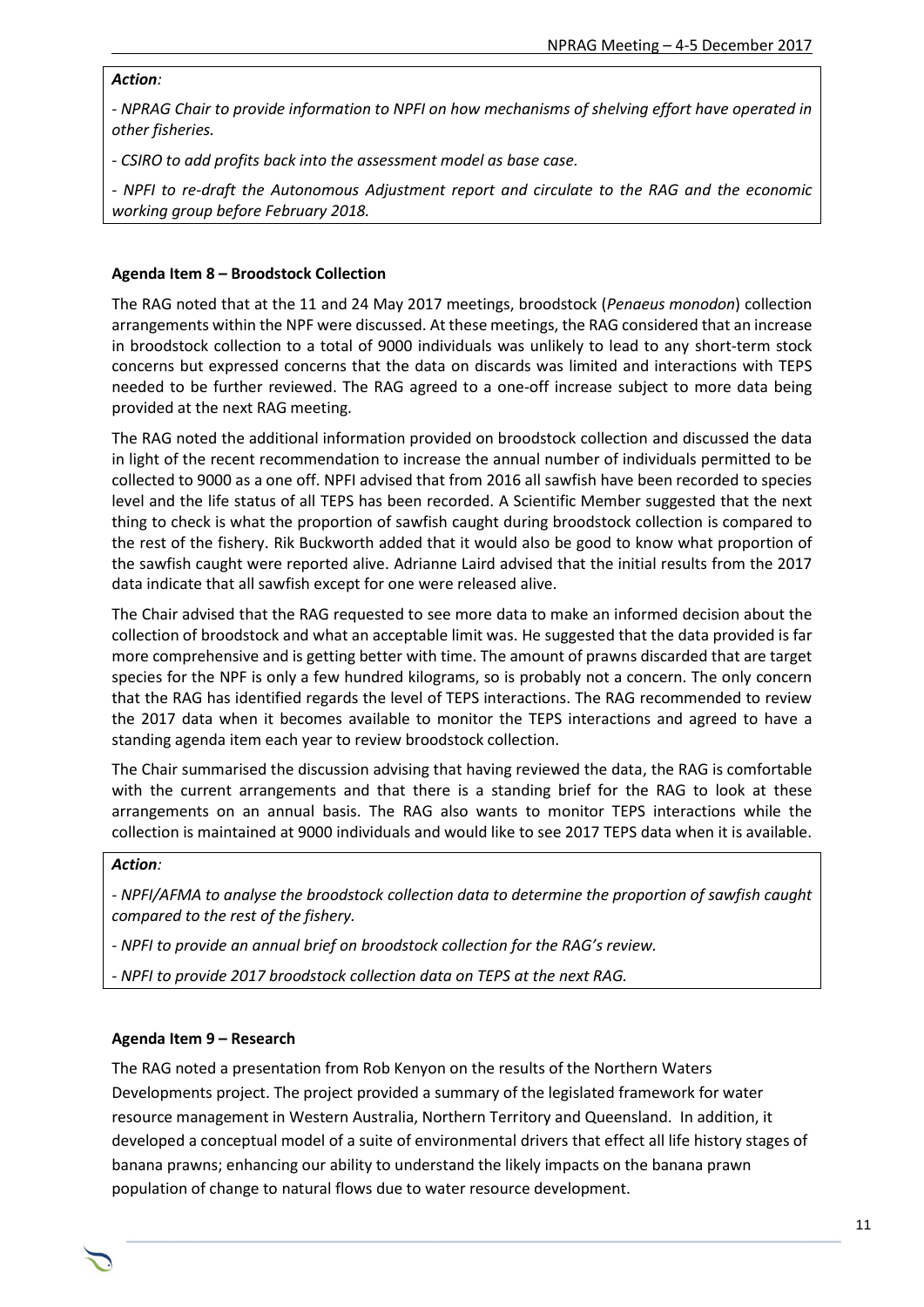NPF Industry and Management should be active stakeholders in the revised management of catchment water resources which is the result of water resource development in landscapes adjacent to the NPF. They should seek to:

- influence constructed infrastructure to incorporate design features that allow the maintenance of seasonal flows to provide key ecosystem services to downstream species,
- rigorously define seasonal flow levels that are key drivers of downstream fishery productivity in Australia's wet-dry tropics,
- define trigger levels of flow below which seasonal river flows should not be impounded or extracted,
- define flows that are defensible under scrutiny based on statistically robust modelling of historical hydrology, its impacts on catch series, and predicted impacts of change-in-flow due to water resource development,
- explore extraction or impoundment regimes that deliver water to other users while bestmaintaining ecosystem services downstream .

The expertise of hydrological and ecological modellers will be required to fulfil these aims.

The RAG discussed the implications of Rob Kenyon's project for the NPF. Key points from the discussion included:

- a lot of Rob Kenyon's work contains anecdotal information. For industry to have a strong evidence-based approach, a more scientifically rigorous analytical process would be required together with peer review and publication;
- another option is to progress Rob Kenyon's work into some kind of modelling which would give industry a strong tool to use and something that can't be easily refuted;
- Eva Plaganyi-Lloyd advised that CSIRO submitted a research proposal to FRDC that progressed Rob Kenyon's work into a predictive model but was advised to wait until the current project was completed and all the background information collated. With the completion of the current project, all the information has been synthesised and, importantly, the critical-flow data has been collected which can be used as inputs in any sort of modelling;
- Eva Plaganyi-Lloyd suggested that a good option was developing a 'MICE' model of intermediate complexity which is a proposal that has previously been put forward. The MICE model is a rigorous modelling approach that fits the data and can make reliable predictions. To strengthen the model even further it could be expanded to a whole ecosystem model.

Eva Plaganyi-Lloyd provided the RAG with a background on the MICE model and what could be potentially delivered to the NPF. She advised that through Rob Kenyon's current project, the criticalflow information from the major rivers in the GoC catchment has been collected. This information can be used together with the hydrological definitions of what a low flow rate is, and thresholds which can be obtained from the history of the fishery, which can inform industry under what circumstances the fishery may collapse. A MICE model of intermediate complexity synthesises all of this data and is a rigorous modelling approach that can make reliable predictions. Another option, which is even more comprehensive, is expanding the model to a whole ecosystem model. This would allow the impacts to be predicted not only for the fishery but also the wider ecosystem. Having such a model would enable industry to put a strong case forward by showing what impact an altered flow regime would have on prawn stocks and other ecosystem components such as TEPS.

The Chair reminded the RAG that the MICE model proposal was previously identified as a priority and asked whether there was still significant RAG support for the project. NPFI advised they would need to see the project proposal again to review what is involved as the previous proposal was very complex and expensive. Eva Plaganyi-Lloyd advised that the model could be tailored to the industry's needs with different levels of costings. If the industry wanted a simpler version, the model could be scaled down to only include the key species as opposed to a whole ecosystem model containing all species. Another option is to do the project in phases where an initial project could be used to inform whether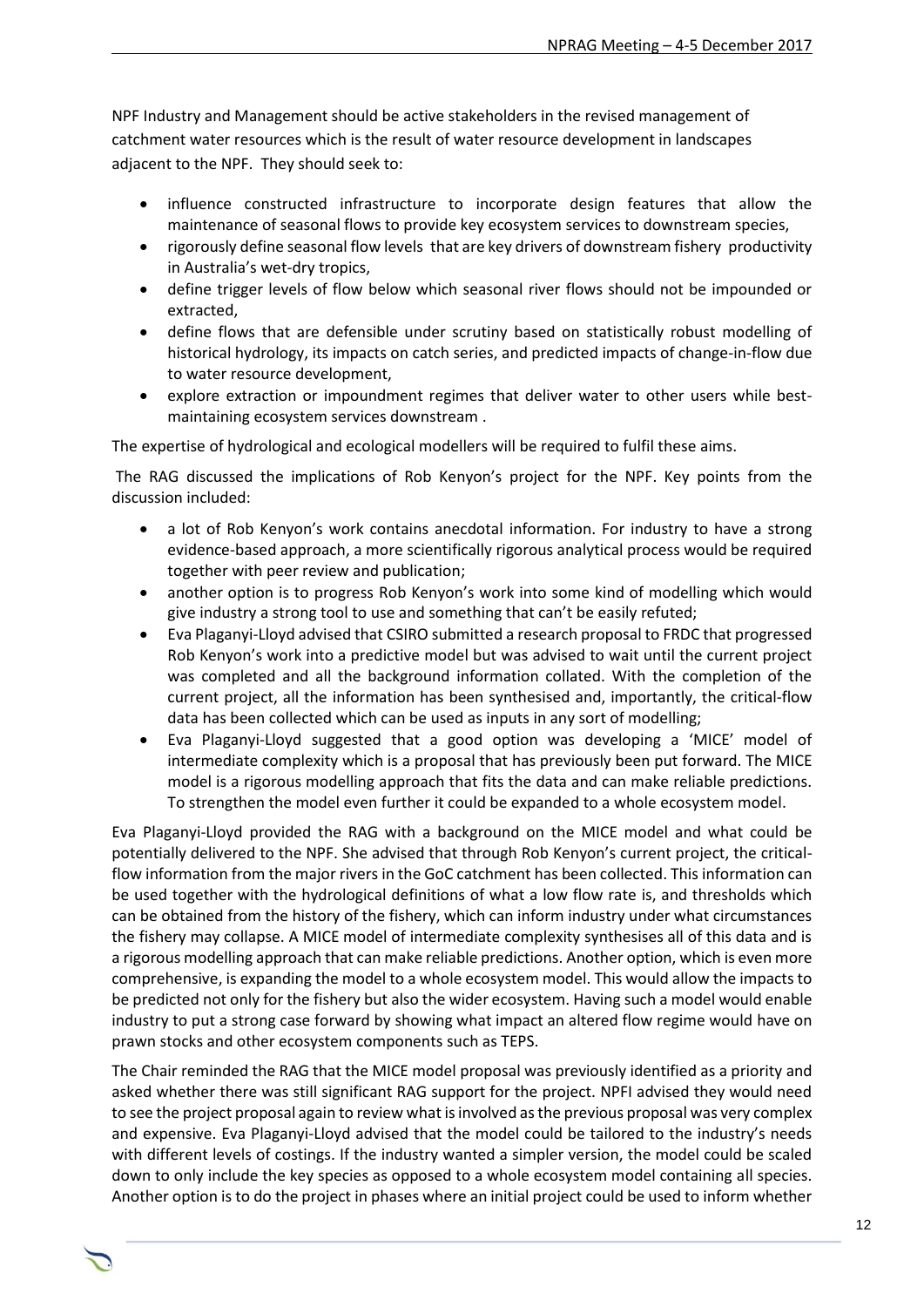the model meets industry's needs or whether another phase is needed to include some of the bigger and broader influences. One benefit of including key species other than prawns, such as barramundi, is the potential opportunity to include other stakeholders who may be willing to co-fund the project. David Brewer suggested that including TEPS in the model is a good idea. In certain circumstances the impact on TEPS may have more influence on decision making than the financial argument. Eva Plaganyi-Lloyd advised that the main advantage of the model is that once it has been fit to historical data and lines up well with the main trends, it can be used to forward predict the impact on prawns under different flow regimes. The impact on prawn stocks, and barramundi and TEPS if desired, could be quantified under particular water extraction scenarios and conveyed in economic terms.

The Chair asked CSIRO to step out of the room while the RAG discussed the proposed project. Industry expressed their appetite to have some form of security in case the northern waters developments have a significant impact on prawn stocks. The model would help industry seek compensation should their businesses be negatively impacted. The Chair advised that the model would enable industry to get on the front-foot and take a pro-active approach to influence decision making before the prawn stocks decline. He questioned whether NPFI has the capacity to be across all of the development work going on in the north and whether it was getting to the stage where industry needs to employ a representative to communicate industry's interests. NPFI agreed that the industry currently has limited capacity to engage in all the meetings and be across all of the proposed developments. It was suggested that NPFI could contribute to the proposed project as a co-investigator and build their capacity through employing someone to act in a liaison role. Industry conveyed their support for such an approach and advised that the suggestion was a step in the right direction. NPFI expressed their preference for scaling the project down and not committing to a whole ecosystem model.

The Chair invited CSIRO back into the meeting and advised that the RAG supported a project that included key species (both types of prawns and barramundi) and TEPS. The RAG is interested in seeing a couple of project proposals with costs and what's included, and the pros and cons of each option. In addition, as part of the project, the recommendation would be to include NPFI as a co-investigator and allocate some capacity building funds to assist NPFI to engage between the project and the northern water development processes. CSIRO were requested to develop the proposals in time for the February 2018 NORMAC meeting.

The RAG noted an update on the mangrove dieback. There has been significant recruitment of seedlings happening around Karumba. The old forest was mainly grey mangrove but two species, the grey mangrove and a round leafed species, appear to be sprouting among the dead forest. The old forest does not appear to be rejuvenating but there is recruitment from seedlings that may have moved in on the tides.

The RAG discussed the annual research statement and the need to include something about data weighting which was discussed earlier in the meeting. Trevor Hutton advised CSIRO would use the previous three-year assessment and make some minor modifications to include a statement about a different weighting method as part of the tiger prawn assessment and possibly a statement about including a fourth species (red endeavour prawn) in the assessment model. The Client Action Plan (CAP) advising how NPFI will respond to the MSC conditions was raised and Trevor Hutton questioned whether anything needed to be added to the annual research statement to account for red-legged banana prawns. The Chair suggested that in good data years we have a target and a limit that are both valid under the harvest strategy policy and are included in the NPF's harvest strategy. As 2017 was a good data year the model can be run and the RAG is working on amendments to cover the years when there is low data. The Chair asked if the FRDC mangrove dieback proposal was still a priority. The RAG agreed the next stage of the FRDC mangrove dieback project proposal was difficult to justify now that the mangrove community was reshooting and decided to remove it as one of the fishery's priorities.

The timing of the development of the annual research statement was discussed. The statement is submitted to the ARC each September and needs to be reviewed by the RAG and NORMAC beforehand. The RAG agreed to review the annual research statement at the May RAG meeting each year before being circulated to NORMAC for approval.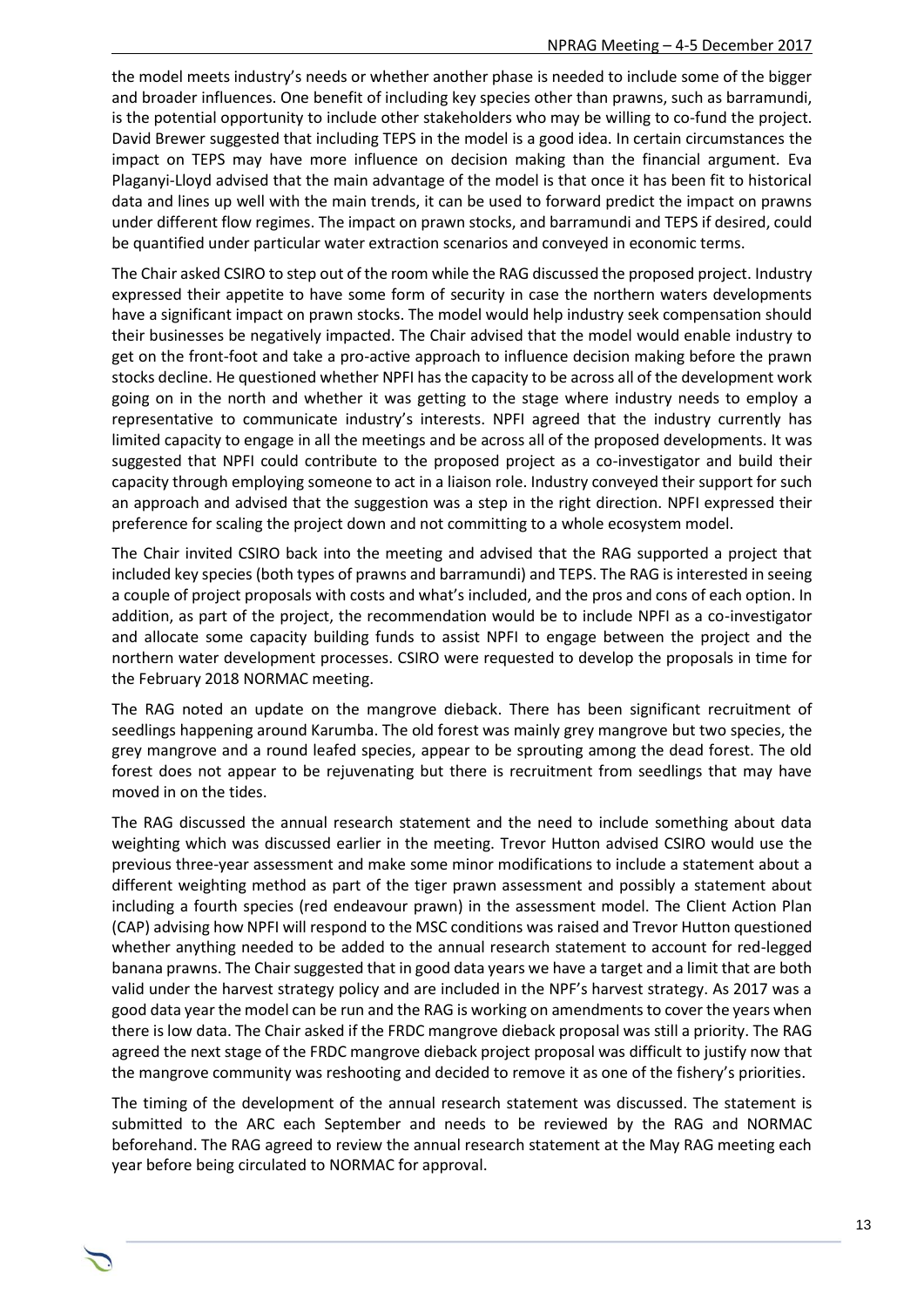The RAG noted that the five-year strategic research plan is due for renewal in 2018. The AFMA member raised the idea of changing from a static plan that only gets updated once every five years to a rolling five-year plan that is reviewed and updated every year to continually reflect the highest priorities of the fishery. The Chair advised that the five-year strategic research plan was normally developed by holding an industry workshop and the purpose of the plan was a lot broader than just research and stock assessment. The plan is an opportunity for industry and others to get together and discuss what is important to industry and what research and development can support industry. The RAG agreed it would be useful to hold a workshop in 2018 to develop the next five-year plan.

#### *Actions:*

*- CSIRO to develop the MICE model project proposal, including options and costings, by February 2018.*

#### **Agenda Item 10 – ERA/ERM Process**

The RAG noted a presentation by Ian Butler on the new ERA/ERM process and the requirements for the fishery. The NPF will be undergoing the ERA/ERM process at the start of 2018. The RAG discussed the process of reviewing the ERA/ERM and suggested it would be more efficient for a small group of people to review the ERA/ERM and then provide the rest of the RAG with a summary of the things they need to focus on.

#### **Agenda Item 11 – Scientific Observer Data Collection**

The RAG noted the protocols for the data collected through the AFMA Scientific Observer Program and discussed if the current protocols reflect the needs of the NPF. David Brewer questioned how the total bycatch weight is estimated and whether it is validated. It is acceptable to estimate catches but at some point the estimate needs to be validated. If the catch is estimated without periodically validating then there is potentially going to be significant variability between boats and other issues. David Brewer also pointed out that the way the sub-sample is taken from the hopper is important to ensure a representative sample of the whole catch is achieved. Normally, the negatively buoyant stuff is collected first and the positively buoyant stuff last, so if the subsample is taken in the first five minutes the sample will only contain crustaceans and the heavy stuff. David Brewer further questioned the usefulness of taking a ten kilogram sub-sample and sorting to species level when the point of the sampling is predominantly to monitor high risk species. Because of the number of species and some of the complexity in identifying some species, it is quite time consuming for an observer to identify the ten kilogram sub-sample to species level on-board, especially if the data isn't being collected for any specific purpose. The Chair advised that in fisheries where there is an overarching bycatch management plan and policy to look at reductions, it is sensible for a trawl fishery to keep track of its bycatch composition. David Brewer agreed that there definitely is value in collecting bycatch composition information but the objectives for collecting the information aren't defined. In addition, there may also be more valuable information the observers could be collecting instead of the time it takes to sort the ten kilogram sub-sample. If there is a valid reason for collecting the data and the data is going to be used then the objectives need to be clearly stated. There are some species that are deemed to be high risk and one of the reasons is due to a lack of information. The way to get that information is to spend some time observing the conveyor belt looking for those species. It may be more valuable for the observers to spend time doing this then sorting a sub-sample for no specific reason.

The RAG discussed the species of interest list the AFMA scientific observers use to collect biological data and suggested it was out of date. As the ERA/ERM for the fishery is being renewed in 2018, the RAG agreed to wait until then to make sure the most up to date list is being used by the AFMA scientific observers. The Chair suggested it would also be useful to create some NPF guidelines for scientific observer data collection that clearly justifies and defines the data being collected.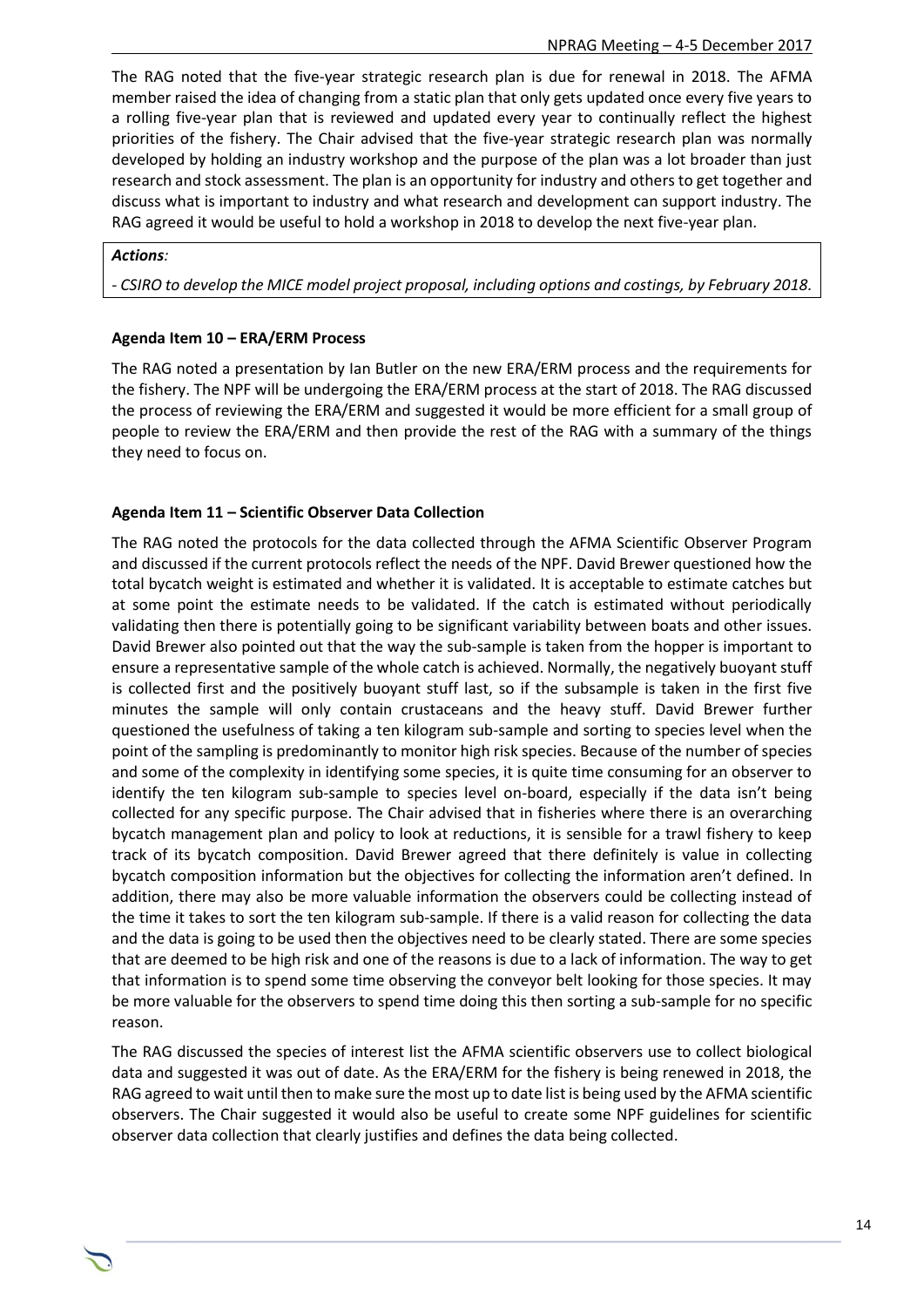## *Actions:*

*- AFMA to provide the updated species of interest list to the AFMA scientific observers after the ERA/ERM has been completed.*

*- AFMA to create some NPF guidelines for AFMA scientific observer data collection that clearly justifies and defines the data being collected.*

#### **Agenda Item 12 – Other Business / Next Meeting**

No other business was raised and the RAG noted the next meeting will be held in May 2018.

The Chair closed the meeting at 2.00 pm (EST).

#### **List of Attachments**

- 1) NPRAG 4-5 December 2017 Final Agenda
- 2) NPRAG 4-5 December 2017 Declared Conflicts of Interest
- 3) NPRAG 4-5 December 2017 Updated action items
- 4) Red-legged banana prawn draft decision flow chart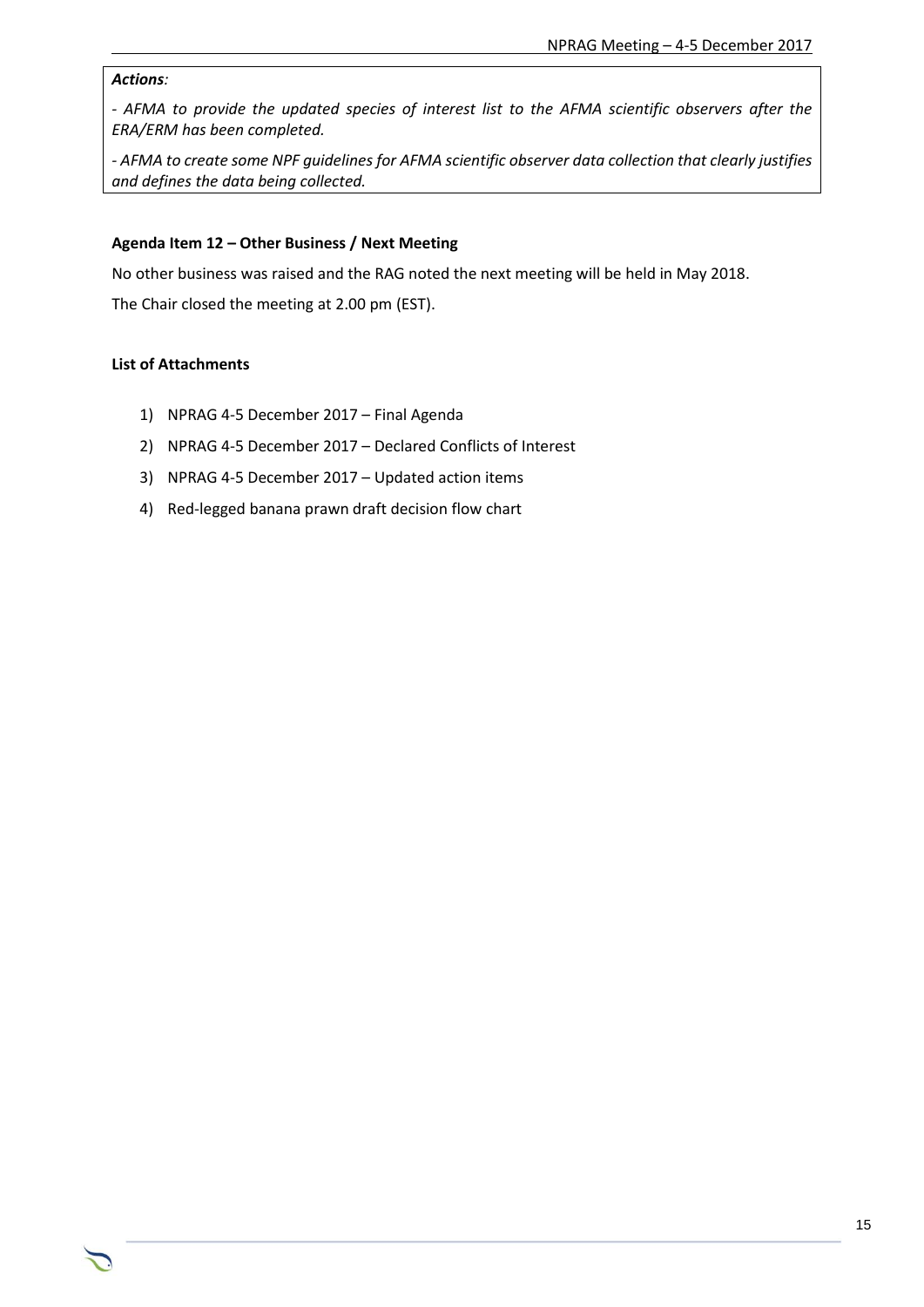## **Attachment 1**

## **Northern Prawn Fishery Resource Assessment Group**

## **Agenda**

## **Brisbane Riverview Hotel**

(Corner Kingsford Smith Drive and Hunt Street, Hamilton Queensland, Australia, 4007)

4-5 December 2017 (10:00 am start)

| Item                                                                                                                                                                                                                                                                                                                                                                                                                                                                                                             | Responsibility  | Paper |
|------------------------------------------------------------------------------------------------------------------------------------------------------------------------------------------------------------------------------------------------------------------------------------------------------------------------------------------------------------------------------------------------------------------------------------------------------------------------------------------------------------------|-----------------|-------|
| 1.<br>Introduction/ Meeting Management<br>Welcome<br>Adoption of agenda<br>Declaration of interests<br>Minutes from previous meetings                                                                                                                                                                                                                                                                                                                                                                            | Chair           | Yes   |
| <b>Action Items</b><br>2.<br>Outcomes: RAG to note progress on action items from<br>previous meetings and provide feedback and comments<br>where appropriate.                                                                                                                                                                                                                                                                                                                                                    | <b>AFMA</b>     | Yes   |
| 3.<br><b>Update Reports</b><br>Industry<br>NPF Tiger Prawn season update<br>$\circ$<br><b>MSC Update</b><br>O<br>KCF industry trials/industry bycatch plan<br>O<br>Sawfish research proposal<br>O<br>White spot update<br>$\circ$<br>Commonwealth HS/Bycatch policies<br>$\circ$<br>workshop<br><b>AFMA</b><br>NPRAG membership<br>$\circ$<br>NESP Marine Hub - Northern fisheries<br>$\circ$<br>bycatch workshop<br>Compliance report - TED's<br>$\circ$<br>Outcomes: The RAG notes the various update reports. | NPFI/CSIRO/AFMA | Yes   |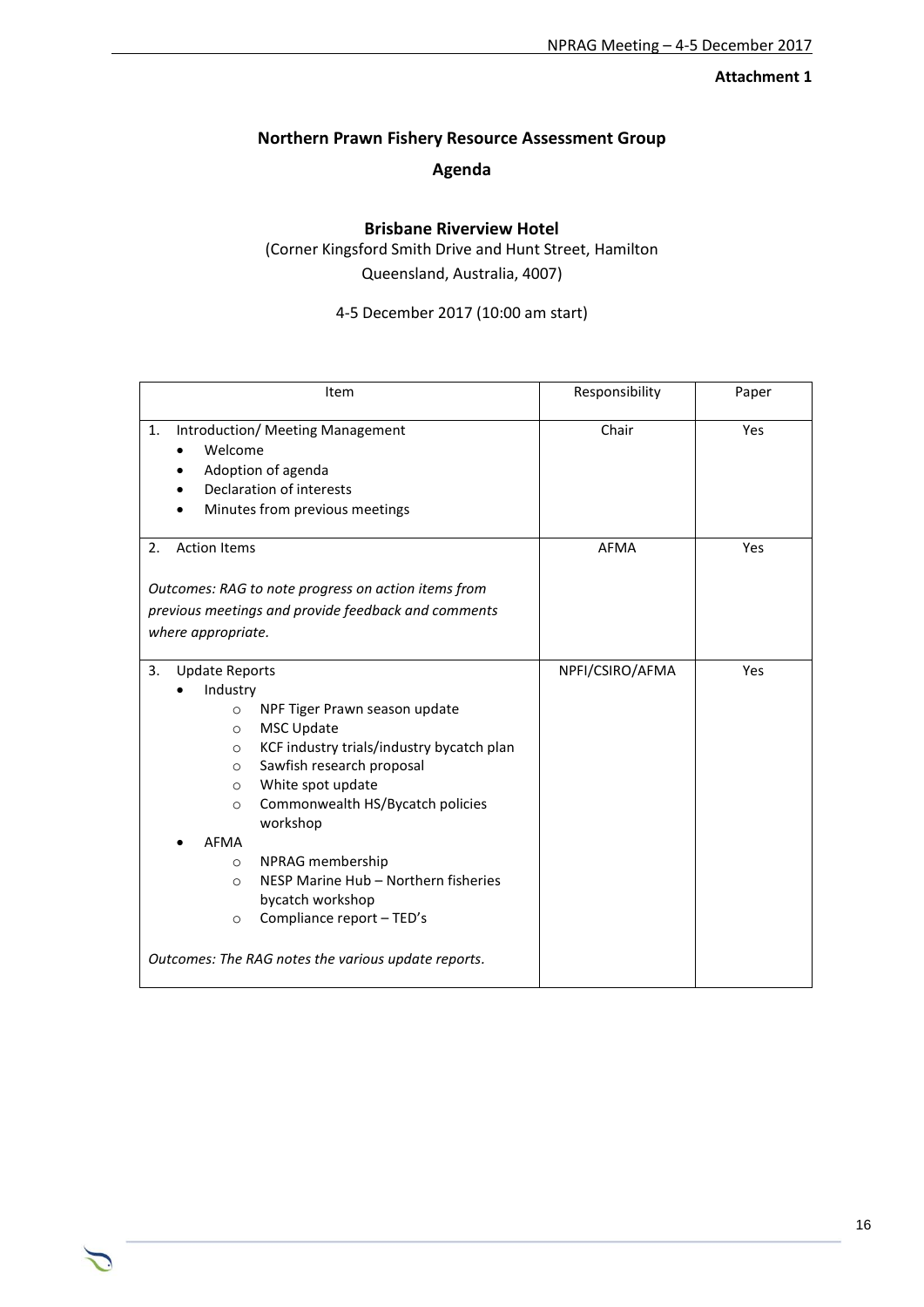| 4.<br>JBG Red-legged banana prawn Harvest Strategy rule<br>CSIRO update on the red-legged banana prawn<br>environmental model<br>Discuss the proposed change to the red-legged<br>banana prawn harvest strategy rule, including<br>whether the change will require an MSE to<br>demonstrate its effectiveness<br>Consider the proposal in the context of the<br>proposed MSC assessment conditions<br>Outcomes: That the RAG discuss the proposed change to the<br>red-legged banana prawn harvest strategy rule and provide<br>a recommendation.   | CSIRO/AFMA          | Yes |
|-----------------------------------------------------------------------------------------------------------------------------------------------------------------------------------------------------------------------------------------------------------------------------------------------------------------------------------------------------------------------------------------------------------------------------------------------------------------------------------------------------------------------------------------------------|---------------------|-----|
| 5.<br>Tiger Prawn assessment - planning for 2018 assessment<br>Update of fishing power<br>Proposed sensitivity tests for 2018 assessment<br>٠<br>Additional 'sensitivity test' to include Red<br>$\bullet$<br>Endeavour prawns (discussion of need/constraints<br>and options)<br>Feedback on outcomes of 2017 CSIRO stock<br>assessment team meeting<br>Outcomes: That the RAG endorse the standard sensitivity<br>tests normally run for each assessment and consider using<br>the proposed test to include Red Endeavour prawns in the<br>model. | CSIRO/AFMA/NPFI/all | Yes |
| 6.<br>2016 Bug catch review<br>AFMA/NPFI to present historical Bug catch data<br>Discuss the fishery exceeding the bug catch limit in<br>$\bullet$<br>2016 and consider the need for a management<br>response<br>Discuss whether the 100 t limit is an appropriate<br>trigger limit<br>Outcomes: That the RAG discusses the effects of exceeding<br>the 100 t bug trigger limit in 2016, whether the current limit<br>is appropriate, and consider the need for a management<br>response.                                                           | AFMA/NPFI           | Yes |
| Autonomous Adjustment<br>7.<br>Update on the Commission response to AA<br>Discuss the overall choice of indicators, data<br>collection and reporting approach<br>Outcomes: That the RAG discusses the indicators identified<br>as most useful to industry and how these indicators may be<br>better elucidated as per the Commissions' request to NPFI.                                                                                                                                                                                             | AFMA/NPFI           | Yes |

 $\sum$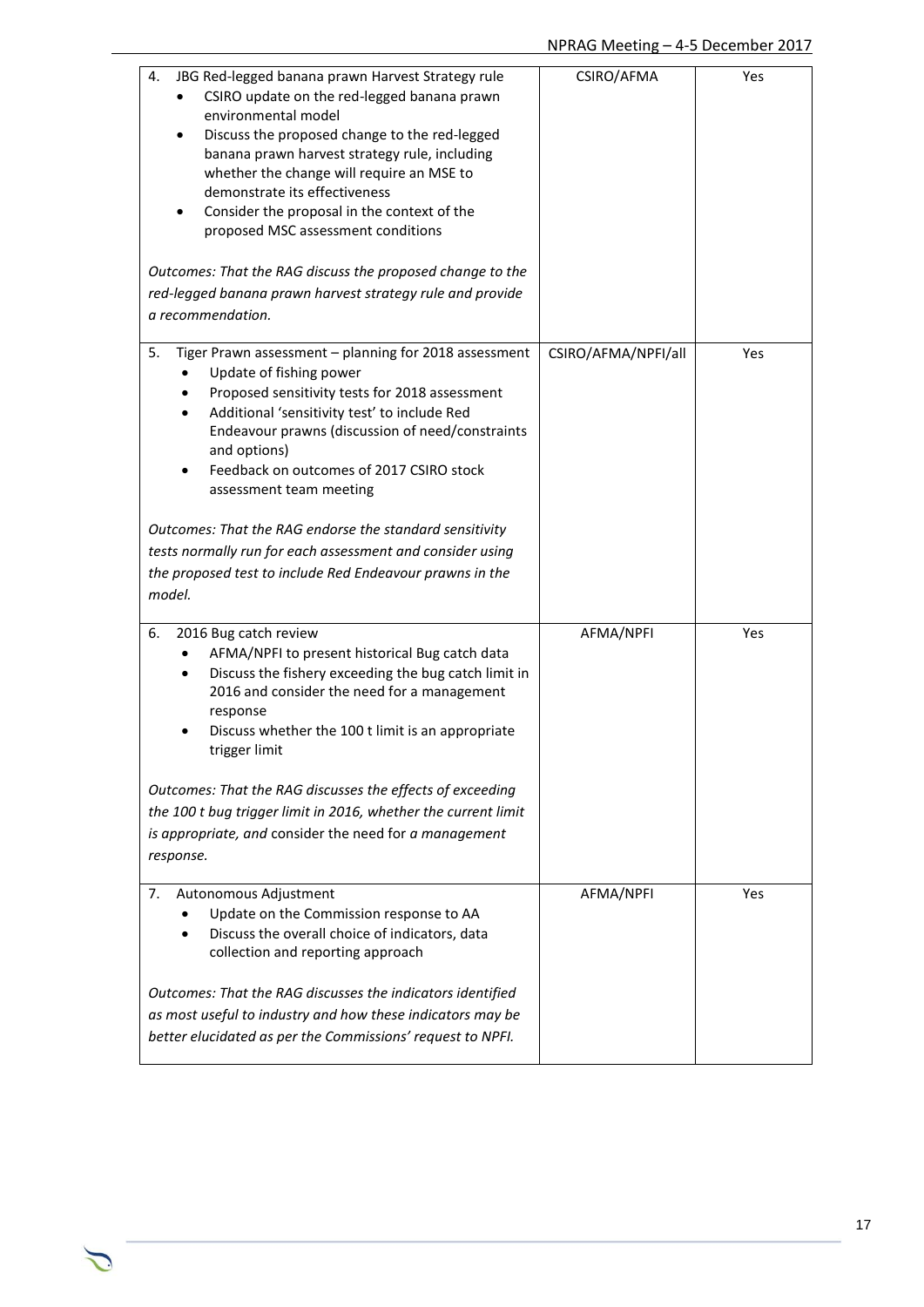| 8.<br><b>Broodstock collection</b><br>Data summary<br>Discuss the data with respect to any implications<br>for the NPF<br>Discuss requirements for collection of SO data<br>Outcomes: That the RAG review the analysis of broodstock<br>collection data and any implications for the NPF (e.g.<br>bycatch, discards, stock assessments).                                                                                                                                                                                                                                                                                                                                                                                                                                                                   | AFMA/NPFI   | Yes |
|------------------------------------------------------------------------------------------------------------------------------------------------------------------------------------------------------------------------------------------------------------------------------------------------------------------------------------------------------------------------------------------------------------------------------------------------------------------------------------------------------------------------------------------------------------------------------------------------------------------------------------------------------------------------------------------------------------------------------------------------------------------------------------------------------------|-------------|-----|
| Research<br>9.<br>ARC update<br>Discuss the NPF annual research statement<br>Discuss research planning and timing, taking into<br>account the timeliness required to respond to MSC<br>assessment conditions<br>NPF assessment related research projects<br>(prioritisation) including research required to<br>address MSC assessment/certification conditions<br>CSIRO update on Northern waters developments<br>Outcomes: That the RAG review the projects included in the<br>NPF annual research plan and discuss if any changes are<br>needed ahead of a further three years of funding; that the<br>RAG discuss the best approach in preparing the annual<br>research plan and the five year research plan; that the RAG<br>discusses the assessment related research projects and their<br>priority. | AFMA/CSIRO  | Yes |
| 10. Presentation on ERA/ERM process<br>Introduction to the new ERA/ERM framework<br>Outline the process and the next steps for the NPF<br>Outcomes: That the RAG notes the process for the new<br>ERA/ERM framework and the requirements for the NPF.                                                                                                                                                                                                                                                                                                                                                                                                                                                                                                                                                      | <b>AFMA</b> | Yes |
| 11. Scientific Observer data collection<br>Discuss the data collected by scientific observers<br>Outcomes: That the RAG discusses the data collected by<br>scientific observers and if it meets the fishery's needs                                                                                                                                                                                                                                                                                                                                                                                                                                                                                                                                                                                        | AFMA        | Yes |
| 12. Other business                                                                                                                                                                                                                                                                                                                                                                                                                                                                                                                                                                                                                                                                                                                                                                                         | <b>RAG</b>  |     |

 $\sum$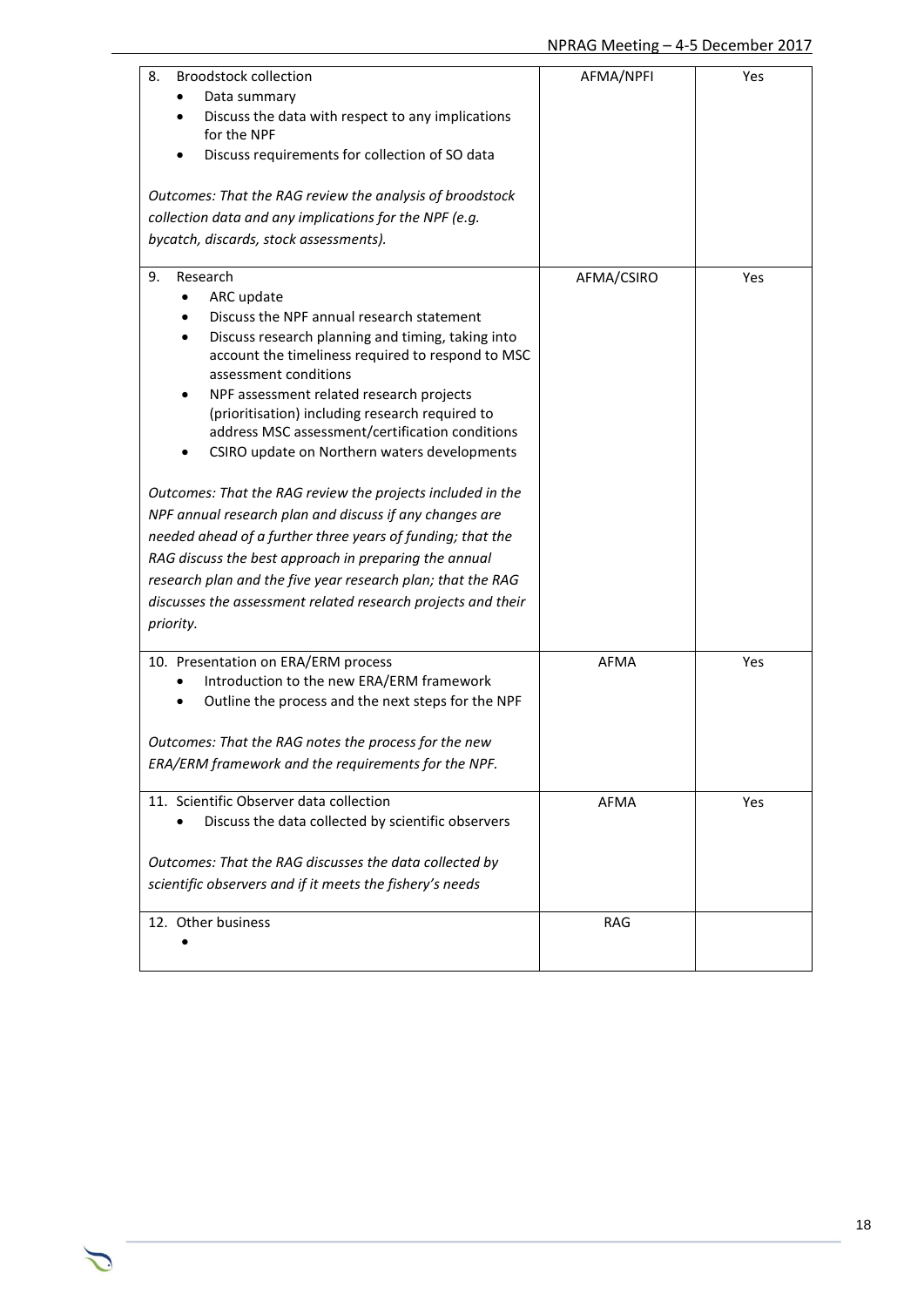## **Attachment 2**

## **NPRAG Declared Conflicts of Interest**

| <b>Name</b>           | <b>Membership</b>                                | <b>Interest Declared</b>                                                                        |
|-----------------------|--------------------------------------------------|-------------------------------------------------------------------------------------------------|
|                       |                                                  | Director - Fishwell Consulting Pty Ltd                                                          |
|                       |                                                  | Director - Olrac Australia - a company associated                                               |
|                       |                                                  | with electronic logbooks.                                                                       |
| lan Knuckey           | Chair                                            | Various research interests in other                                                             |
|                       |                                                  | Commonwealth and State fisheries.                                                               |
|                       |                                                  | <b>NORMAC Scientific member</b>                                                                 |
|                       |                                                  | Chair Tropical Rock Lobster RAG                                                                 |
|                       |                                                  | Chair Victorian Rock Lobster RAG                                                                |
|                       |                                                  | South East RAG Scientific Member                                                                |
|                       |                                                  | NT Research Advisory Committee (FRDC), Chair                                                    |
|                       |                                                  | Aquatic Remote Biopsy Pty Ltd, Director                                                         |
| <b>Rik Buckworth</b>  | <b>Scientific Member</b>                         | Researcher involved particularly in stock                                                       |
|                       |                                                  | assessment research in NPF. Has in the past and                                                 |
|                       |                                                  | may in future seek and receive funding for                                                      |
|                       |                                                  | research in the fishery.                                                                        |
| <b>David Brewer</b>   | <b>Scientific Member</b>                         | Researcher. Has in the past and may in future seek                                              |
|                       | <b>Industry Member</b>                           | and receive funding for research in the fishery.                                                |
|                       |                                                  | Managing Director of Austfish, a company which                                                  |
| lan Boot              |                                                  | operates NPF vessels. Has a commercial interest in<br>the fishery and in broodstock collection. |
|                       |                                                  | Employee of A Raptis and Sons, responsible for                                                  |
| <b>Phil Robson</b>    |                                                  | managing NPF vessels & an NT demersal fish                                                      |
|                       | <b>Industry Member</b>                           | trawler. Has provided charter for scientific surveys                                            |
|                       |                                                  | in NPF (none of which are in JBG) in the past and                                               |
|                       |                                                  | may in future.                                                                                  |
|                       |                                                  | Research provider. Has in the past and may in                                                   |
| <b>Tom Kompas</b>     | Economic Member –<br><b>Melbourne University</b> | future seek and receive funding for research in the                                             |
|                       |                                                  | fishery.                                                                                        |
| <b>Ian Butler</b>     | <b>AFMA Member</b>                               | AFMA employee, no pecuniary interest in the                                                     |
|                       |                                                  | fishery                                                                                         |
| <b>Stephen Eves</b>   | <b>Executive Officer (AFMA)</b>                  | AFMA employee, no pecuniary interest in the                                                     |
|                       |                                                  | fishery                                                                                         |
|                       |                                                  | <b>CEO-NPFI</b>                                                                                 |
| <b>Annie Jarrett</b>  | Observer - NPFI                                  | Member of the MSC Stakeholder Council Chair -                                                   |
|                       |                                                  | Australian Council of Prawn Fisheries (ACPF).                                                   |
|                       |                                                  | Some research items are of relevance to NPFI.                                                   |
| <b>Adrianne Laird</b> | Observer - NPFI                                  | Employed as a contractor by NPFI.                                                               |
|                       |                                                  | Some research items are of relevance to NPFI.                                                   |
|                       |                                                  | Research provider. Has in the past and may in                                                   |
| <b>Trevor Hutton</b>  | Observer - CSIRO                                 | future seek and receive funding for research in the                                             |
|                       |                                                  | fishery.                                                                                        |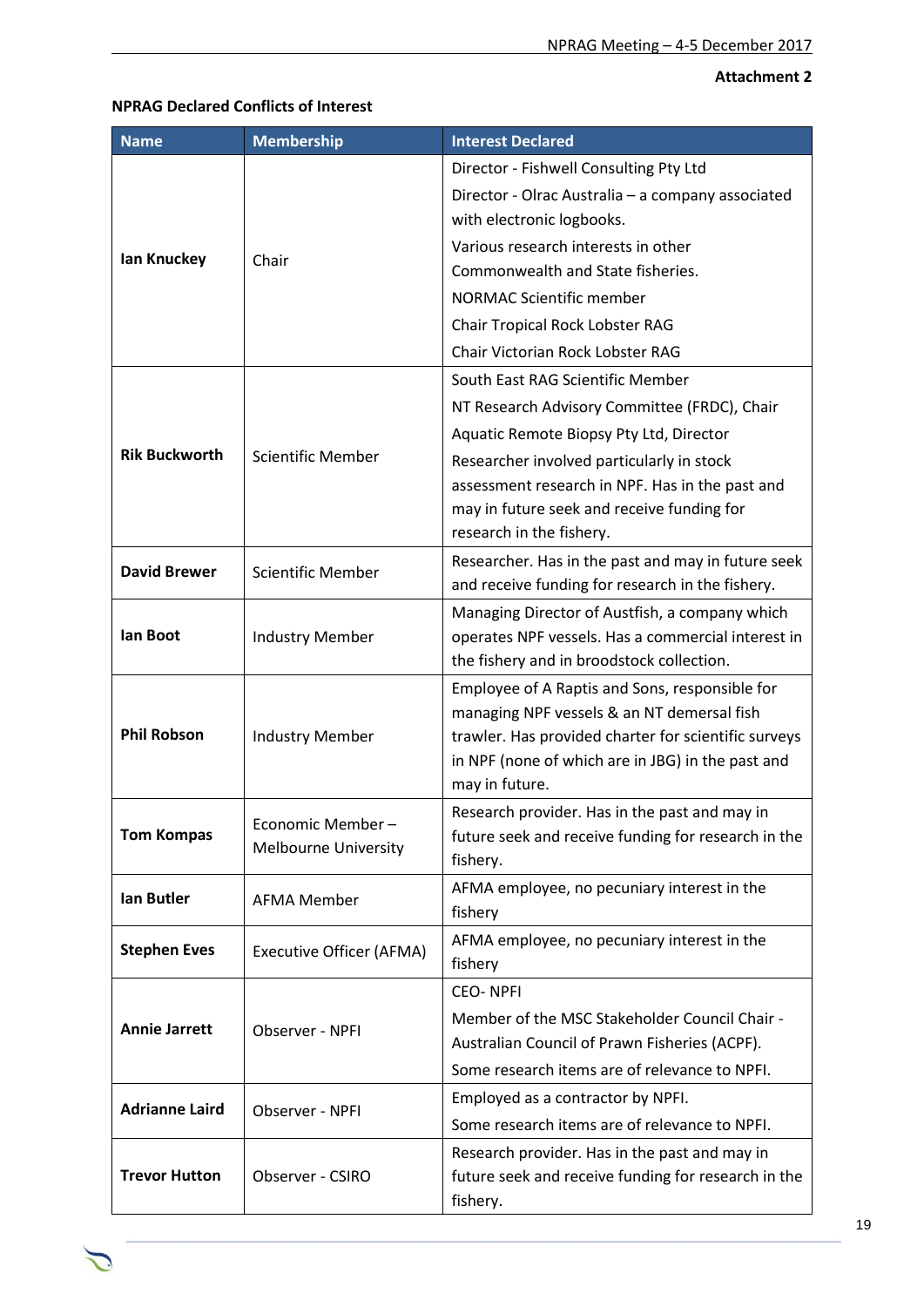| <b>Name</b>                                                                      | <b>Membership</b>        | <b>Interest Declared</b>                                                                                                                                                      |
|----------------------------------------------------------------------------------|--------------------------|-------------------------------------------------------------------------------------------------------------------------------------------------------------------------------|
| Eva<br>Observer - CSIRO<br>Plaganyi-Lloyd<br><b>Roy Deng</b><br>Observer - CSIRO |                          | Research provider involved particularly in stock<br>assessment research in NPF. Has in the past and<br>may in future seek and receive funding for<br>research in the fishery. |
|                                                                                  |                          | Research provider involved particularly in stock<br>assessment research in NPF. Has in the past and<br>may in future seek and receive funding for<br>research in the fishery. |
| <b>Rob Kenyon</b>                                                                | Observer - CSIRO         | CSIRO employee. Participates in projects related<br>to the NPF that currently receives funding and will<br>seek to receive funding in the future.                             |
| <b>Robert Curtotti</b>                                                           | <b>Observer - ABARES</b> | Economics research provider. No current<br>pecuniary interest in fishery. Potential to seek and<br>receive funding for research in the fishery in<br>future.                  |

 $\mathcal{L}$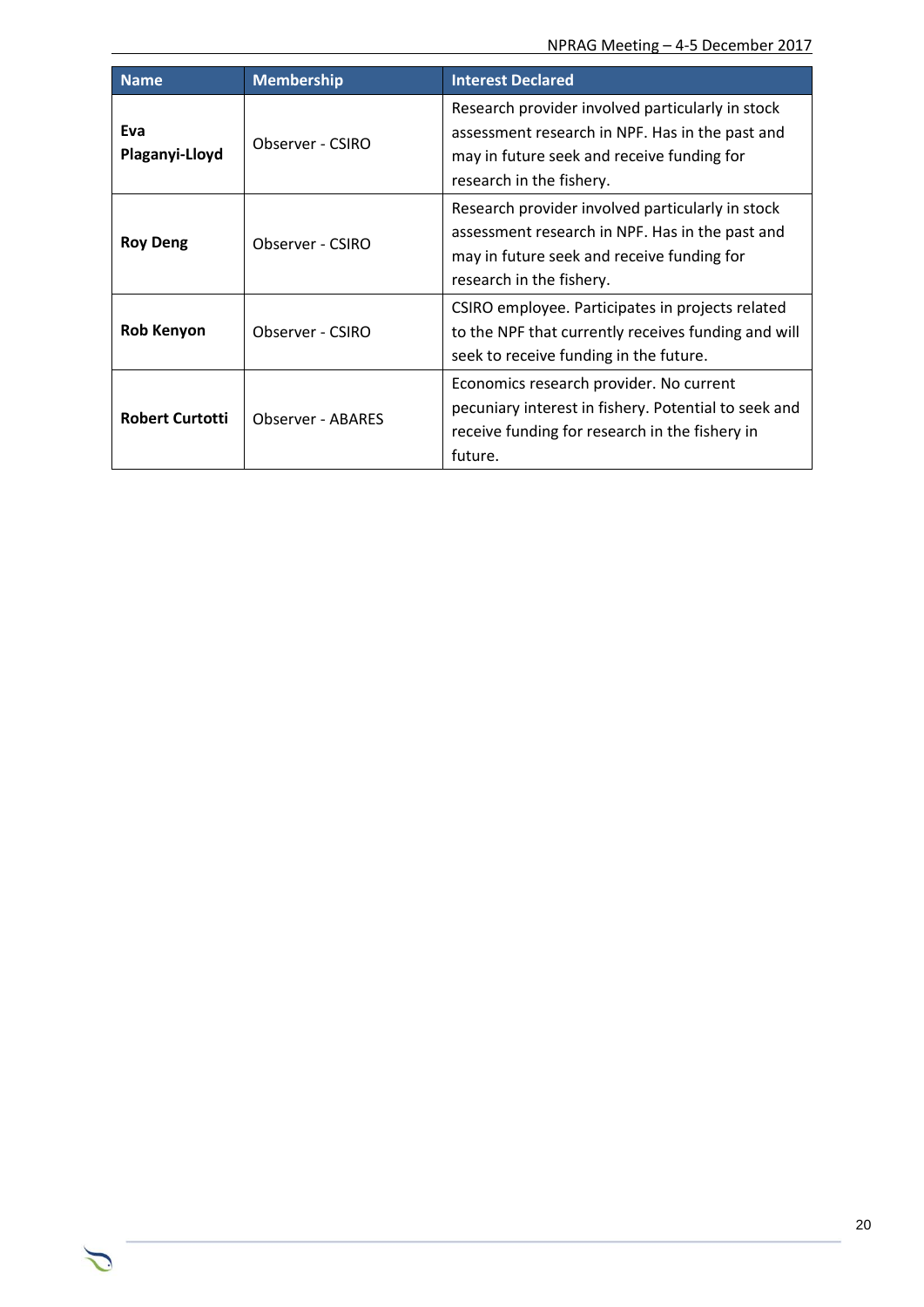## **Attachment 3**

| <b>Item</b>    | Person responsible      | <b>Description of ACTION item</b>                                                                                                                                                                                                   | <b>Progress</b>                                                                                                                                                                                                                                                                                                      |
|----------------|-------------------------|-------------------------------------------------------------------------------------------------------------------------------------------------------------------------------------------------------------------------------------|----------------------------------------------------------------------------------------------------------------------------------------------------------------------------------------------------------------------------------------------------------------------------------------------------------------------|
|                | 3-4 March 2015 Meeting  |                                                                                                                                                                                                                                     |                                                                                                                                                                                                                                                                                                                      |
| $\mathbf{1}$   | <b>CSIRO</b>            | Sean Pascoe to explore the<br>potential to run the MEY<br>calculation without<br>including fixed costs.                                                                                                                             | <b>Complete - Trevor Hutton to</b><br>present the results in next year's<br>assessment.                                                                                                                                                                                                                              |
|                | 18 May 2016 Meeting     |                                                                                                                                                                                                                                     |                                                                                                                                                                                                                                                                                                                      |
| $\overline{2}$ | Rik Buckworth/CSIRO     | Upload research reports<br>relevant to the NPF to the<br>Govdex site.                                                                                                                                                               | <b>Ongoing - Rik Buckworth/CSIRO</b><br>to identify the top 50 papers that<br>are fundamental to the RAG's<br>work and upload to GovDex.                                                                                                                                                                             |
| 3              | <b>AFMA</b>             | Provide a written annual<br>summary of observer<br>monitoring that provides<br>methods, results and spatial<br>distribution (use SESSF<br>report as a template).                                                                    | Complete                                                                                                                                                                                                                                                                                                             |
| 4              | <b>CSIRO/Tom Kompas</b> | Conduct a sensitivity<br>analysis of the 2016 model<br>predictions using actual<br>economic prawn price and<br>fuel cost data which is<br>collected during November<br>2016, with new economic<br>information provided in<br>March. | <b>Complete</b> - Reported on during<br>May 2017 RAG meeting.                                                                                                                                                                                                                                                        |
| 5              | AFMA                    | Update observer manual to<br>include most up-to-date<br>handling and data collection<br>techniques and send<br>updated list of items<br>recorded to NPRAG.                                                                          | <b>Ongoing - AFMA to provide the</b><br>updated species of interest list to<br>the AFMA scientific observers<br>after the ERA/ERM has been<br>completed. AFMA to create<br>some NPF guidelines for AFMA<br>scientific observer data<br>collection that clearly justifies<br>and defines the data being<br>collected. |

#### **Action Items**

 $\mathcal{L}$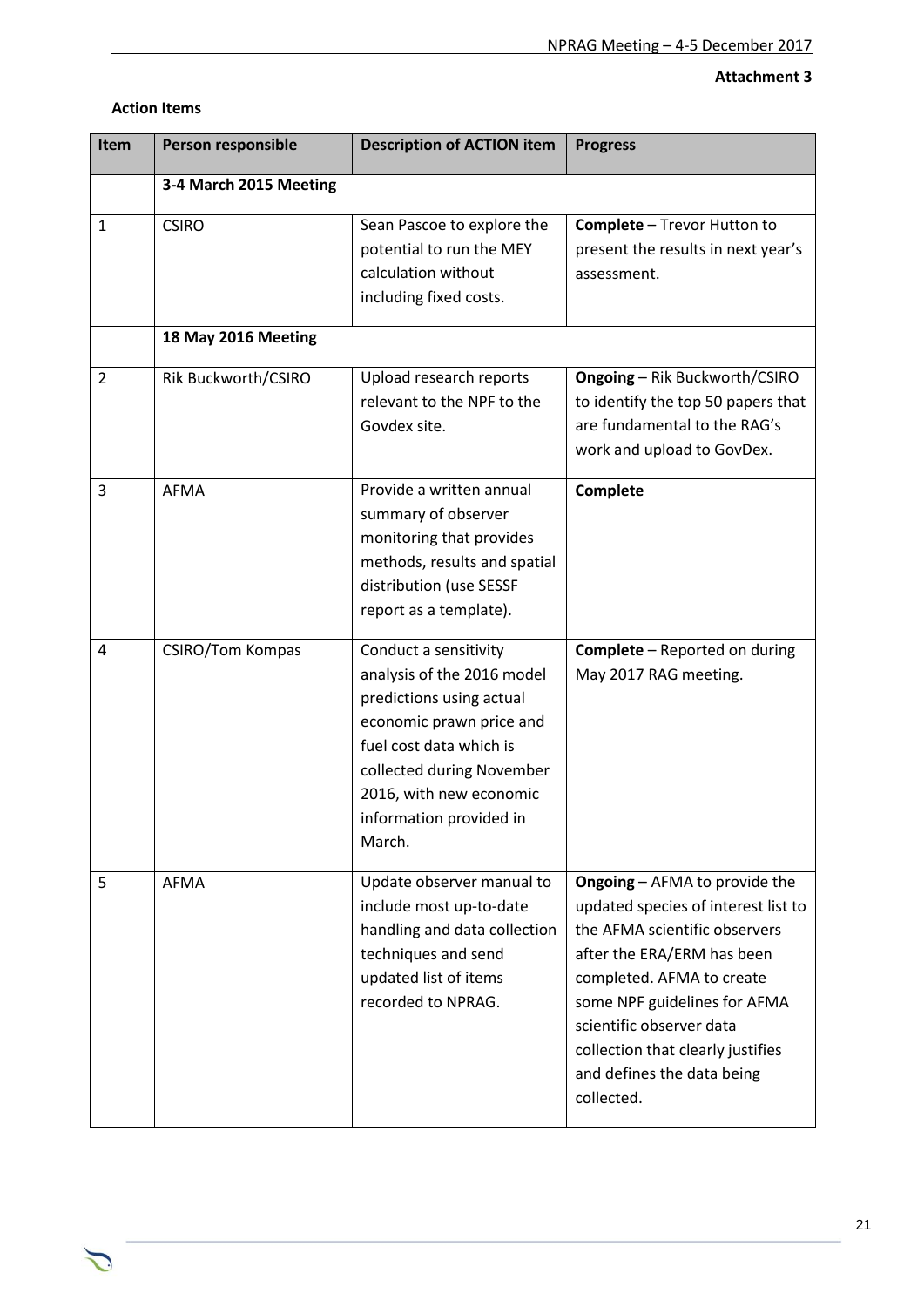| Item           | Person responsible                  | <b>Description of ACTION item</b>                                                                                                                                                                                                                                                                                                                                                  | <b>Progress</b>                                                                                                                                                                                                           |
|----------------|-------------------------------------|------------------------------------------------------------------------------------------------------------------------------------------------------------------------------------------------------------------------------------------------------------------------------------------------------------------------------------------------------------------------------------|---------------------------------------------------------------------------------------------------------------------------------------------------------------------------------------------------------------------------|
| 6              | <b>NPRAG</b>                        | Reassess the research<br>priorities at the next face-<br>to-face meeting to establish<br>a schedule of improvements<br>to be made to the stock<br>assessment.                                                                                                                                                                                                                      | <b>Ongoing</b> $-$ to be discussed at<br>May RAG each year.                                                                                                                                                               |
| $\overline{7}$ | <b>AFMA</b>                         | Discuss the mangrove die-<br>off with the Department of<br>Agriculture and Water<br>Resources and Premier and<br>Cabinet. Confirm to whom it<br>has been reported. Contact<br>the Australian Mangrove<br>and Saltmarsh Network of<br>the James Cook University<br>to see what results they got<br>from the March/April 2016<br>testing they conducted and<br>report back to NPRAG. | <b>Ongoing</b> - to be discussed at<br>each meeting.                                                                                                                                                                      |
| 8              | <b>NPRAG Chair</b>                  | Send link for shark handling<br>guide video to NPRAG.                                                                                                                                                                                                                                                                                                                              | Complete                                                                                                                                                                                                                  |
| 9              | <b>CSIRO</b><br>(David Brewer)/NPFI | Identify the top 3 bycatch<br>reduction devices to be<br>further tested for<br>effectiveness. NPFI to lead<br>this project and Austfish to<br>test 1 or 2 of these devices.<br>CSIRO to send results from<br>the PNG bycatch trials when<br>finalised.                                                                                                                             | Complete - the final report will<br>be distributed when publicly<br>available. Dave Brewer to<br>provide a summary of the key<br>points from the PNG bycatch<br>reduction trials to the NPRAG<br>out-of-session.          |
|                | 17-18 November 2016 Meeting         |                                                                                                                                                                                                                                                                                                                                                                                    |                                                                                                                                                                                                                           |
| 10             | <b>CSIRO</b>                        | Review/update the<br>assessment inputs to<br>consider the influence of<br>price elasticity.                                                                                                                                                                                                                                                                                        | <b>Ongoing - Tom Kompas to follow</b><br>up and investigate whether this<br>can be done and coordinate with<br>the AFMA working group to<br>ensure resources looking into<br>price elasticity are no being<br>doubled up. |

 $\sum$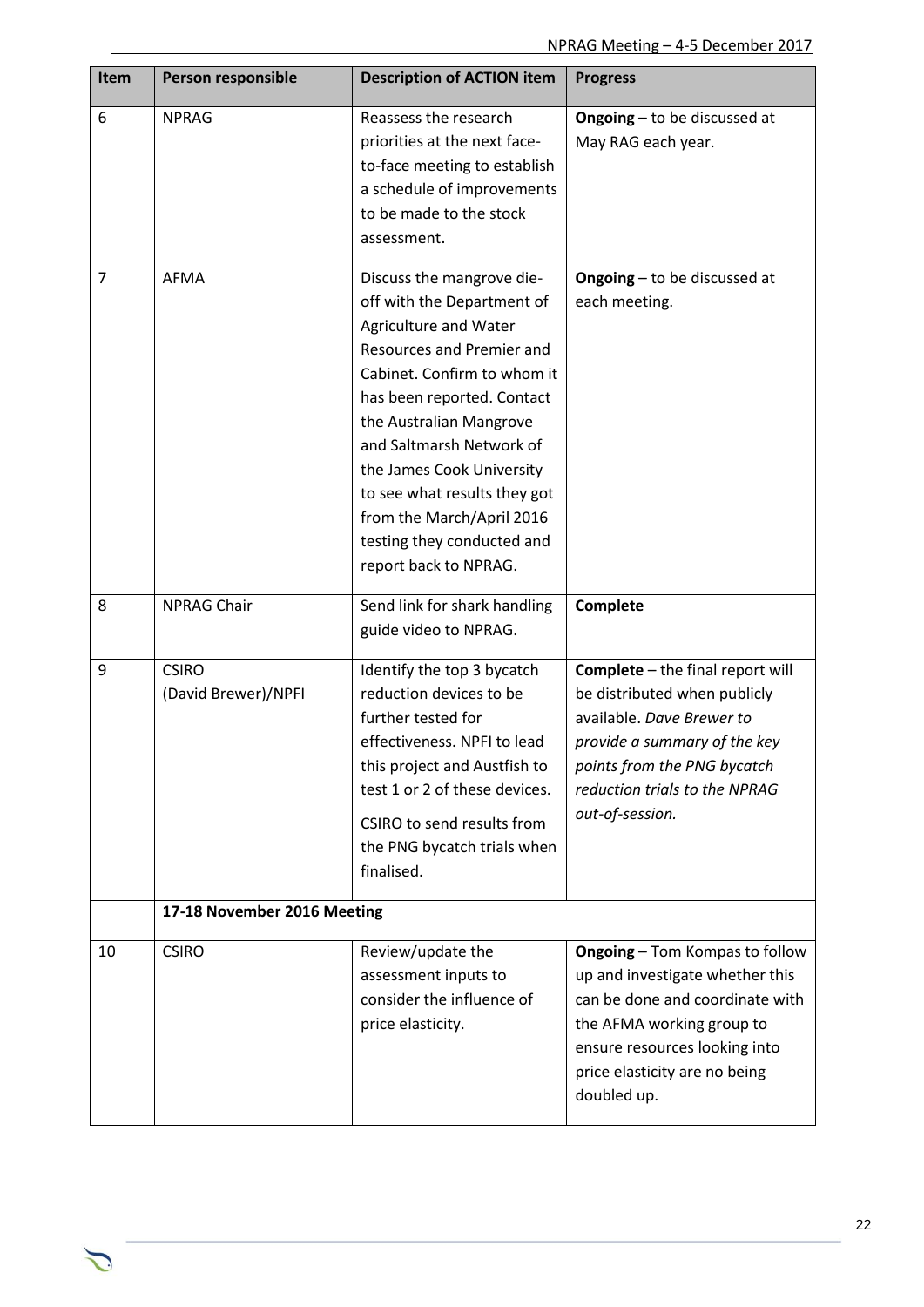| Item | Person responsible  | <b>Description of ACTION item</b>                                                                                | <b>Progress</b>                                                                                           |
|------|---------------------|------------------------------------------------------------------------------------------------------------------|-----------------------------------------------------------------------------------------------------------|
| 11   | <b>NPRAG Chair</b>  | Send a thank you letter to<br>the crews involved in the<br>operational testing of the<br>BRD.                    | <b>Ongoing</b> - letters with Chair for<br>signing, to be kept on file until<br>mid-2018.                 |
| 12   | <b>AFMA</b>         | Circulate the draft CSIRO<br>boat level MEY analysis<br>paper to the NPRAG.                                      | <b>Ongoing - CSIRO to circulate</b><br>paper as soon as it's published.                                   |
| 13   | <b>CSIRO</b>        | Develop a full project<br>proposal for the fishing<br>power project by the end of<br>January 2017.               | Complete                                                                                                  |
| 14   | <b>CSIRO</b>        | Conduct an initial<br>investigation into species<br>split by analysing the survey<br>data.                       | <b>Ongoing</b> - problem with the<br>initial analysis, CSIRO to present<br>to RAG when problem rectified. |
|      | 11 May 2017 Meeting |                                                                                                                  |                                                                                                           |
| 15   | lan Boot            | Provide price data on<br>redlegged banana prawns<br>to Eva.                                                      | Complete                                                                                                  |
| 16   | Sean Pascoe         | Analyse and include<br>monthly data in economic<br>component of the red<br>legged model.                         | Complete                                                                                                  |
| 17   | <b>NPRAG</b>        | Review the red-legged<br>banana prawn decision<br>rules in the NPF Harvest<br>Strategy to reflect Eva's<br>model | Complete                                                                                                  |
| 18   | AFMA                | AFMA to provide draft<br>Harvest Strategy for red-<br>legged banana prawns at<br>next RAG.                       | Complete                                                                                                  |
| 19   | <b>AFMA</b>         | Fill out the SICA survey to<br>include distribution data                                                         | Complete                                                                                                  |
| 20   | <b>CSIRO</b>        | Present economic<br>spreadsheet with the inputs<br>into the MEY trigger at<br>annual May RAG meeting.            | Ongoing                                                                                                   |

 $\mathcal{L}$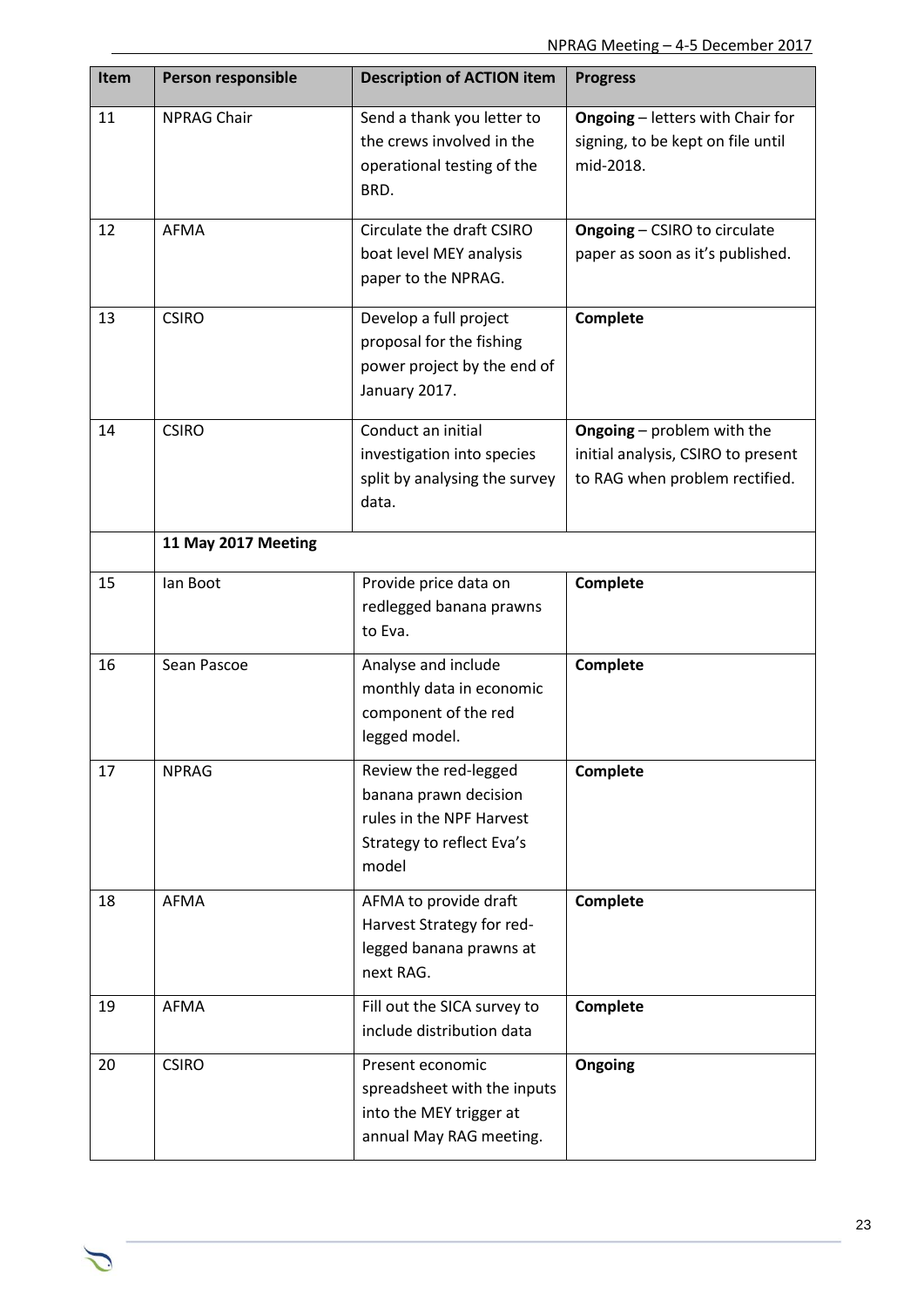| <b>Item</b> | Person responsible                 | <b>Description of ACTION item</b>                                                                                                                                                            | <b>Progress</b> |
|-------------|------------------------------------|----------------------------------------------------------------------------------------------------------------------------------------------------------------------------------------------|-----------------|
| 21          | <b>CSIRO/Tom Kompas</b>            | Present data on how the<br>industry price estimates<br>compare with the survey<br>results at the May NPRAG<br>meeting each year                                                              | Ongoing         |
| 22          | <b>CSIRO</b>                       | Present the potential<br>sensitivity tests at the<br>November 2017 NPRAG<br>meeting                                                                                                          | Complete        |
| 23          | AFMA/CSIRO/NPFI                    | Present spatial/effort<br>information on bugs at next<br>RAG.                                                                                                                                | Complete        |
| 24          | <b>NPFI</b>                        | Add a section in the annual<br>gear survey to collect data<br>on refrigeration capacity.                                                                                                     | Complete        |
| 25          | <b>CSIRO</b>                       | Present fishing power<br>project proposal at next<br>RAG.                                                                                                                                    | Complete        |
| 26          | <b>AFMA</b>                        | Circulate copies of the draft<br><b>Commonwealth Harvest</b><br>Strategy and Bycatch<br>Strategy to RAG and<br>NORMAC.                                                                       | Complete        |
| 27          | <b>AFMA</b>                        | Organise teleconference at<br>the end of May with MAC<br>and RAG to discuss the draft<br><b>Commonwealth Harvest</b><br><b>Strategy and Bycatch</b><br>Strategy.                             | Complete        |
|             | 24 May Teleconference 2017 Meeting |                                                                                                                                                                                              |                 |
| 28          | AFMA                               | Present data on broodstock<br>bycatch/byproduct at next<br>RAG.                                                                                                                              | Complete        |
|             | 4-5 December 2017 Meeting          |                                                                                                                                                                                              |                 |
| 29          | NPFI/AFMA                          | NPFI/AFMA to finalise the<br>new compliance method for<br>measuring TEDs before the<br>February 2018 NORMAC<br>meeting and ensure the<br>testing protocols are<br>recorded for transparency. |                 |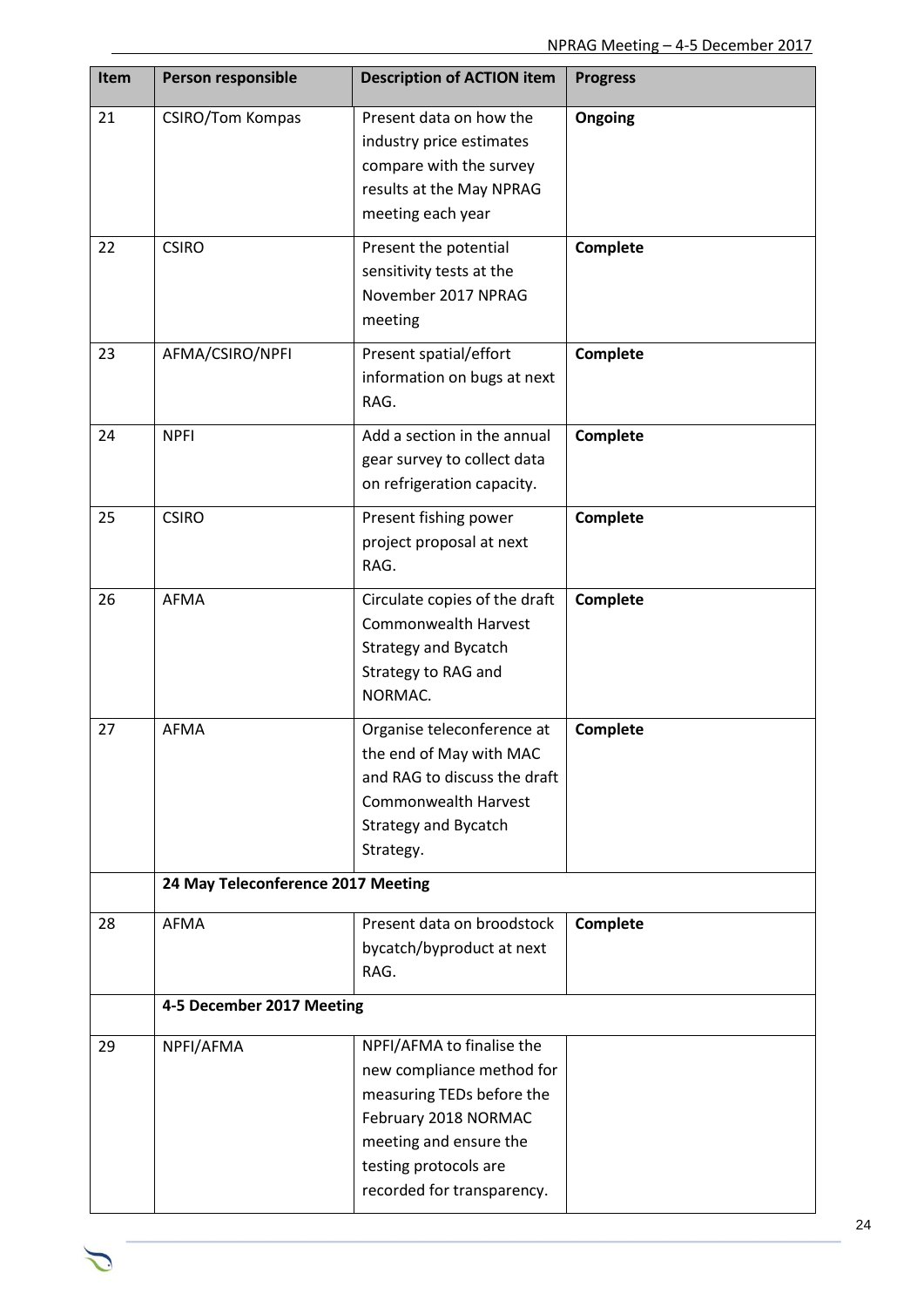| Item | Person responsible | <b>Description of ACTION item</b>                                                                                                              | <b>Progress</b> |
|------|--------------------|------------------------------------------------------------------------------------------------------------------------------------------------|-----------------|
| 30   | AFMA/CSIRO         | AFMA/CSIRO to re-draft the<br>red-legged banana prawn<br>decision rule flow chart.                                                             |                 |
| 31   | All                | NPRAG to review and revise<br>the red-legged banana<br>prawn decision rule flow<br>chart ahead of the February<br>2018 NORMAC meeting.         |                 |
| 32   | AFMA               | AFMA to review previous<br>RAG minutes to determine<br>why some of the sensitivity<br>tests were kept in the<br>assessment.                    |                 |
| 33   | <b>CSIRO</b>       | CSIRO, within six months, to<br>present a spatial project<br>proposal to the RAG<br>including outline and cost.                                |                 |
| 34   | <b>AFMA</b>        | AFMA to confirm if the<br>scientific observers collect<br>bug data before or after<br>processing.                                              |                 |
| 35   | AFMA               | AFMA to analyse the bug<br>sex specific length<br>frequency distribution.                                                                      |                 |
| 36   | NPRAG Chair        | NPRAG Chair to provide<br>information to NPFI on how<br>mechanisms of shelving<br>effort have operated in<br>other fisheries.                  |                 |
| 37   | <b>CSIRO</b>       | CSIRO to add profits back<br>into the assessment model<br>as base case.                                                                        |                 |
| 38   | <b>NPFI</b>        | NPFI to re-draft the<br>Autonomous Adjustment<br>report and circulate to the<br>RAG and the economic<br>working group before<br>February 2018. |                 |

 $\mathcal{L}$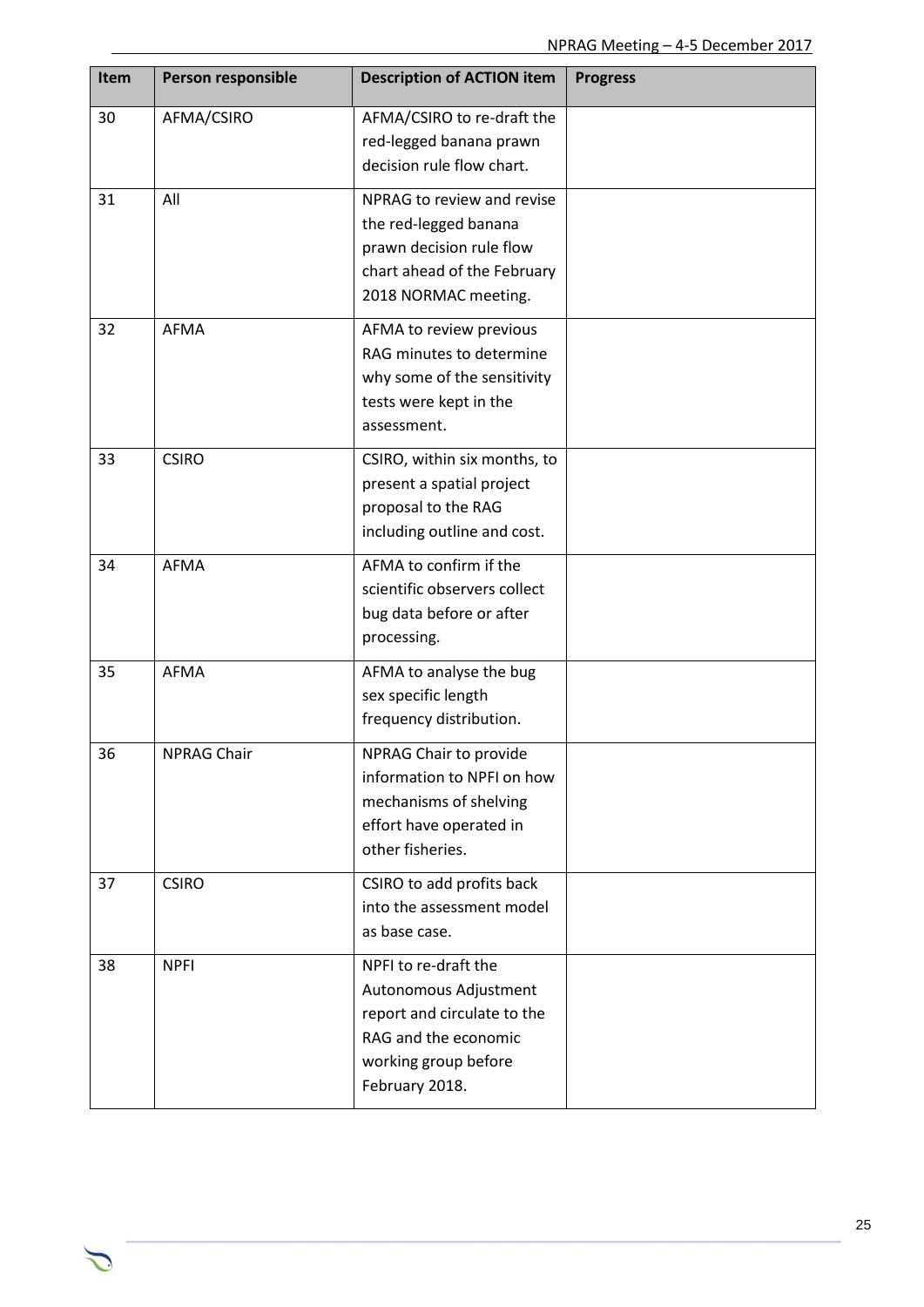| <b>Item</b> | Person responsible | <b>Description of ACTION item</b>                                                                                                                           | <b>Progress</b> |
|-------------|--------------------|-------------------------------------------------------------------------------------------------------------------------------------------------------------|-----------------|
| 39          | NPFI/AFMA          | NPFI/AFMA to analyse the<br>broodstock collection data<br>to determine the<br>proportion of sawfish<br>caught compared to the<br>rest of the fishery        |                 |
| 40          | <b>NPFI</b>        | NPFI to provide an annual<br>brief on broodstock<br>collection for the RAG's<br>review.                                                                     |                 |
| 41          | <b>NPFI</b>        | NPFI to provide 2017<br>broodstock collection data<br>on TEPS at the next RAG.                                                                              |                 |
| 42          | <b>CSIRO</b>       | CSIRO to develop the MICE<br>model project proposal,<br>including options and<br>costings, by February 2018.                                                |                 |
| 43          | <b>AFMA</b>        | AFMA to provide the<br>updated species of interest<br>list to the AFMA scientific<br>observers after the<br>ERA/ERM has been<br>completed.                  |                 |
| 44          | <b>AFMA</b>        | AFMA to create some NPF<br>guidelines for AFMA<br>scientific observer data<br>collection that clearly<br>justifies and defines the<br>data being collected. |                 |

 $\sum$